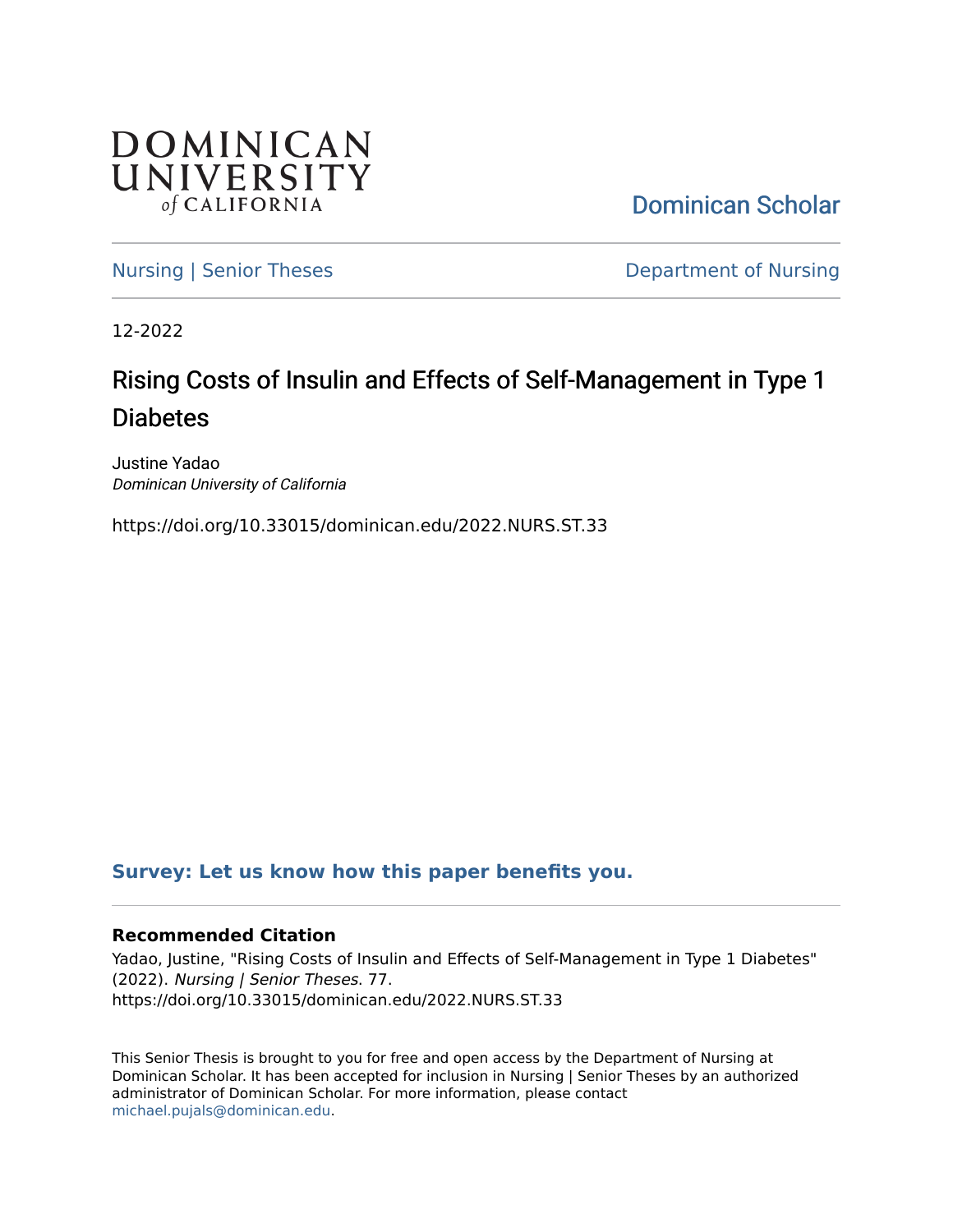**Rising Costs of Insulin and Effects of Self-Management in Type 1 Diabetes** 

**Justine Yadao**

**Department of Nursing, Dominican University of California** 

**NURS 4500: Nursing Research and Senior Thesis**

**Dr. Patricia Harris**

**May 2022**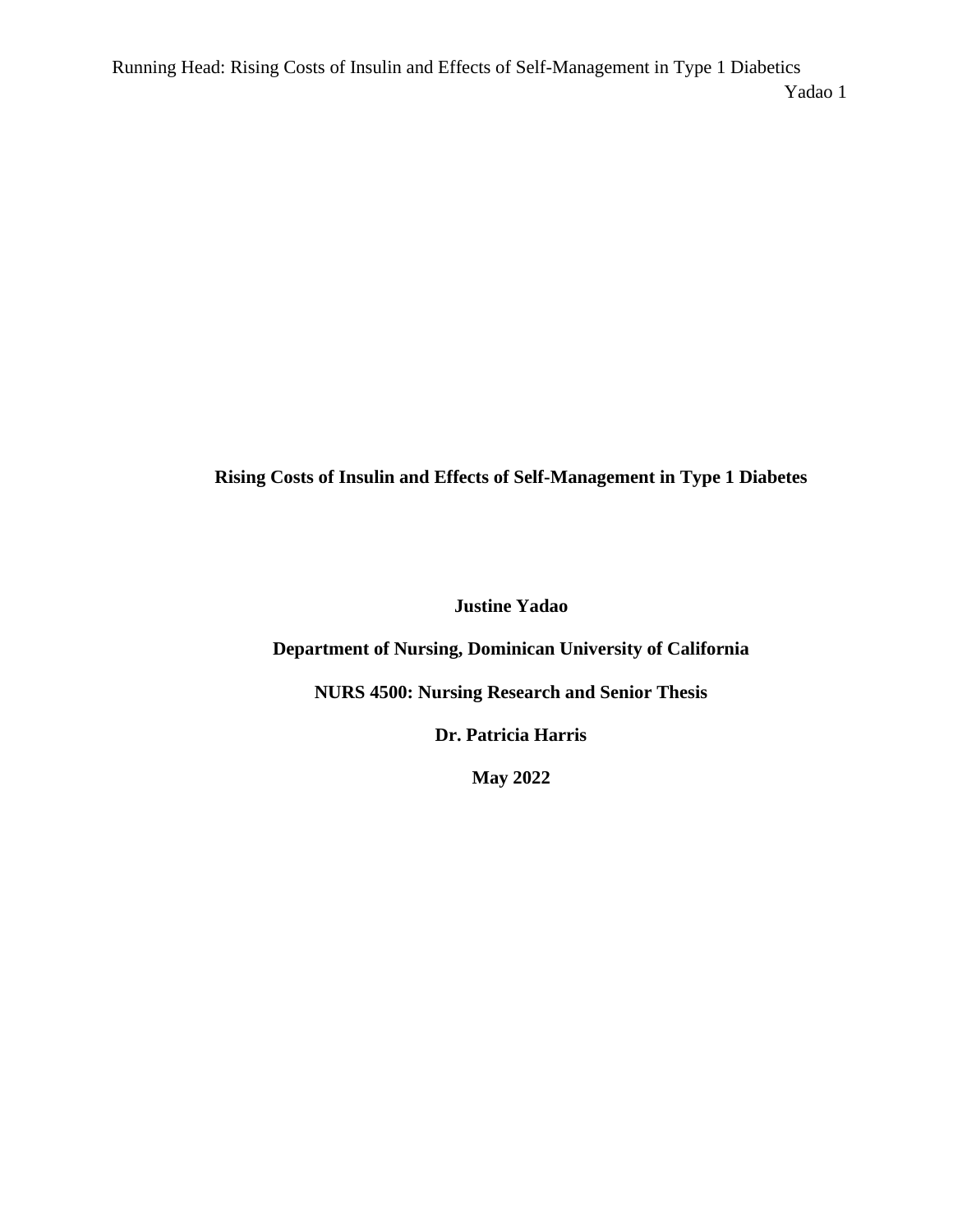#### II. **ABSTRACT**

Type 1 diabetes, also known as juvenile diabetes or insulin-dependent diabetes is a chronic condition where the pancreas may not be able to produce little to no insulin. This type of diabetes can be attributed to some factors such as age, family history, environmental factors, or types of viruses. It is seen more often in childhood or adolescence but can develop in adults, averaging approximately 5-10% of the population.

Yadao 2

Insulin is a type of hormone produced in the pancreas naturally or can be manufactured in the laboratory. People with Type 1 Diabetes need insulin from an exogenous source to survive. Due to the increased need for insulin and the ability to mass-produce multiple types of insulin, there is a rising cost in the United States. Since pharmaceutical manufacturers do not have price limitations or direct competition in the insulin market, they can price their products at any desired level. In the equivalent, diabetes medication costs have increased following the insulin influx demand.

### **Objective**

This thesis will explore ways to reach, educate the population and provide cost-effective insulin and medications for diabetics. Establishing accessibility would aid in an increase of safety and selfmanagement of the disease process and possibly decrease the rates of deaths associated with diabetes.

#### **Summary of Findings-**

Through a review of different research types, there were common trends regarding the major inflation of insulin costs to the difficulty of accessibility of goods. The difficulty of accessibility can also be attributed to poor health literacy, communication, or if there were disagreements with the healthcare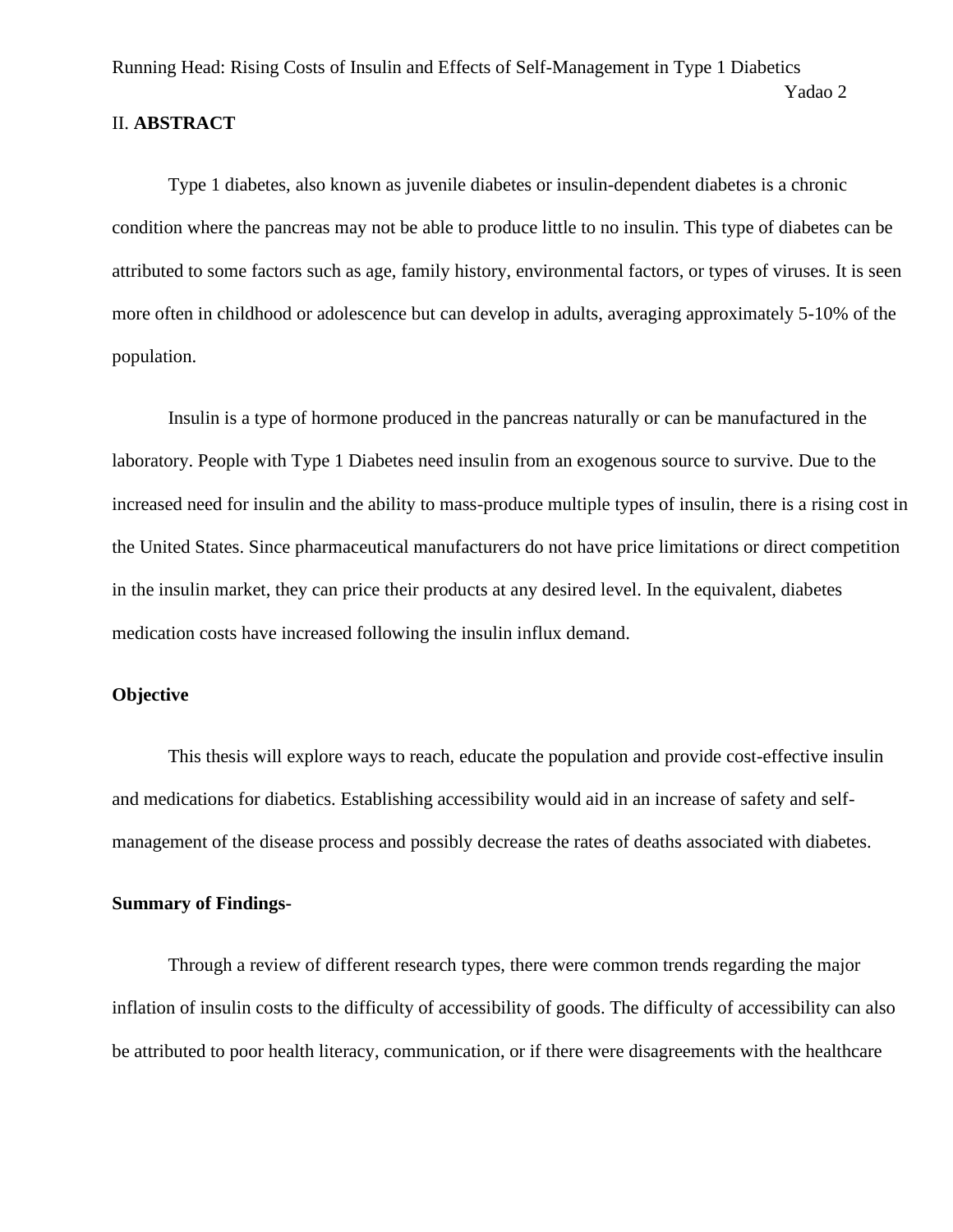Running Head: Rising Costs of Insulin and Effects of Self-Management in Type 1 Diabetics Yadao 3 goals of the patient. In addition, the underlying strength of all these studies was the participation of varied ages, genders, races, and socioeconomic standing.

### **Proposal**

We want to examine the impact of the rising costs of insulin on patients' ability to manage their Type 1 diabetes, specifically looking at the effects it has on lower socioeconomic regions.

## III. **ACKNOWLEDGEMENT**

I dedicate this thesis to my number one supporters, my family: Jenife, Jesus, Cassandra, Kyle Yadao, and Erlinda, Julian Villanueva. Thank you for supporting me throughout my entire educational journey and beyond.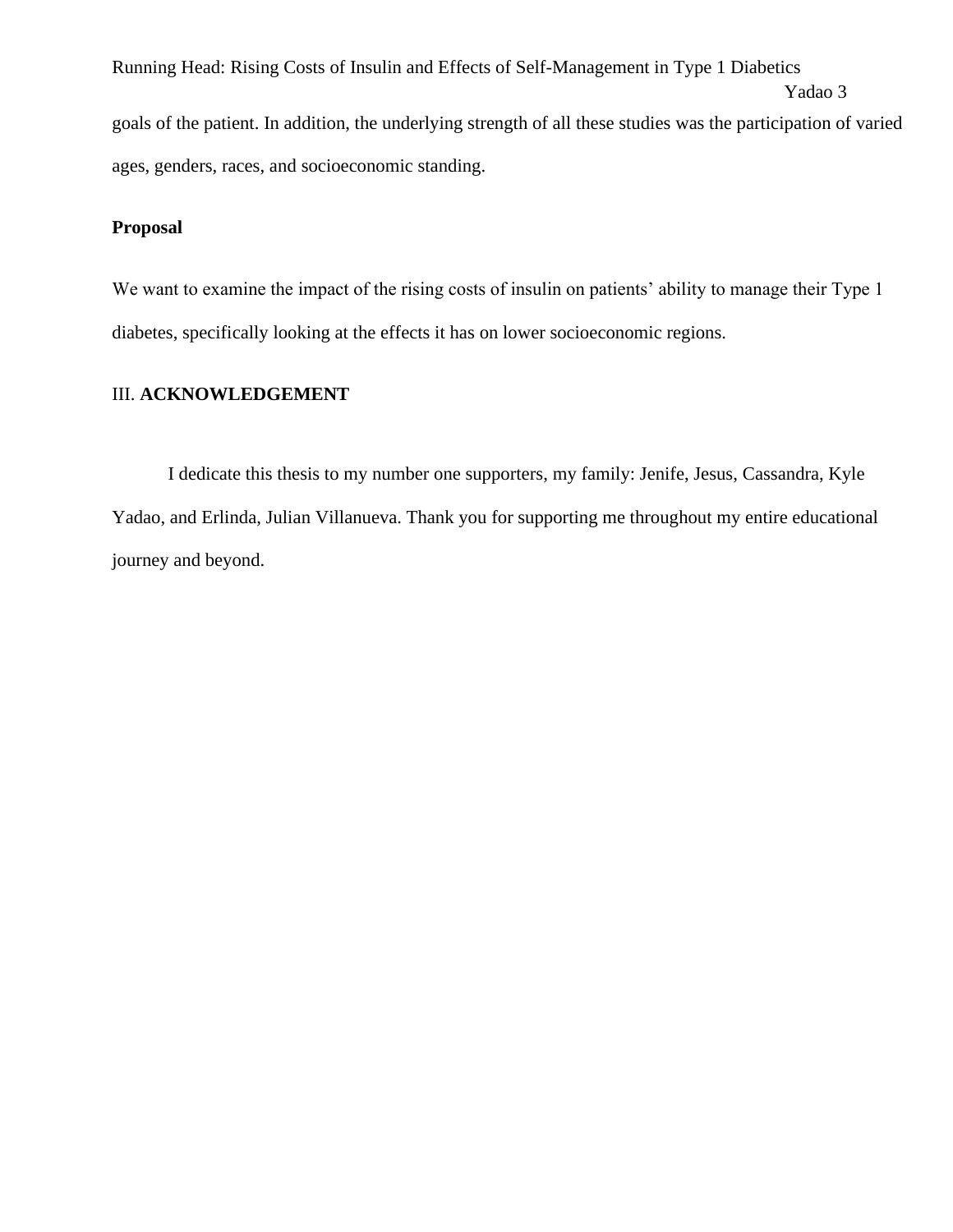Yadao 4

## **IV. TABLE OF CONTENTS**

| <b>TABLE OF CONTENTS</b>                                            |
|---------------------------------------------------------------------|
|                                                                     |
|                                                                     |
|                                                                     |
|                                                                     |
|                                                                     |
| 2. CATEGORY ONE: SOCIOECONOMIC DISPARITIES AND ACCESSIBILITY ---- 7 |
|                                                                     |
|                                                                     |
|                                                                     |
|                                                                     |
|                                                                     |
|                                                                     |
|                                                                     |
|                                                                     |
|                                                                     |
|                                                                     |
|                                                                     |
|                                                                     |
|                                                                     |
|                                                                     |
|                                                                     |
| 1.                                                                  |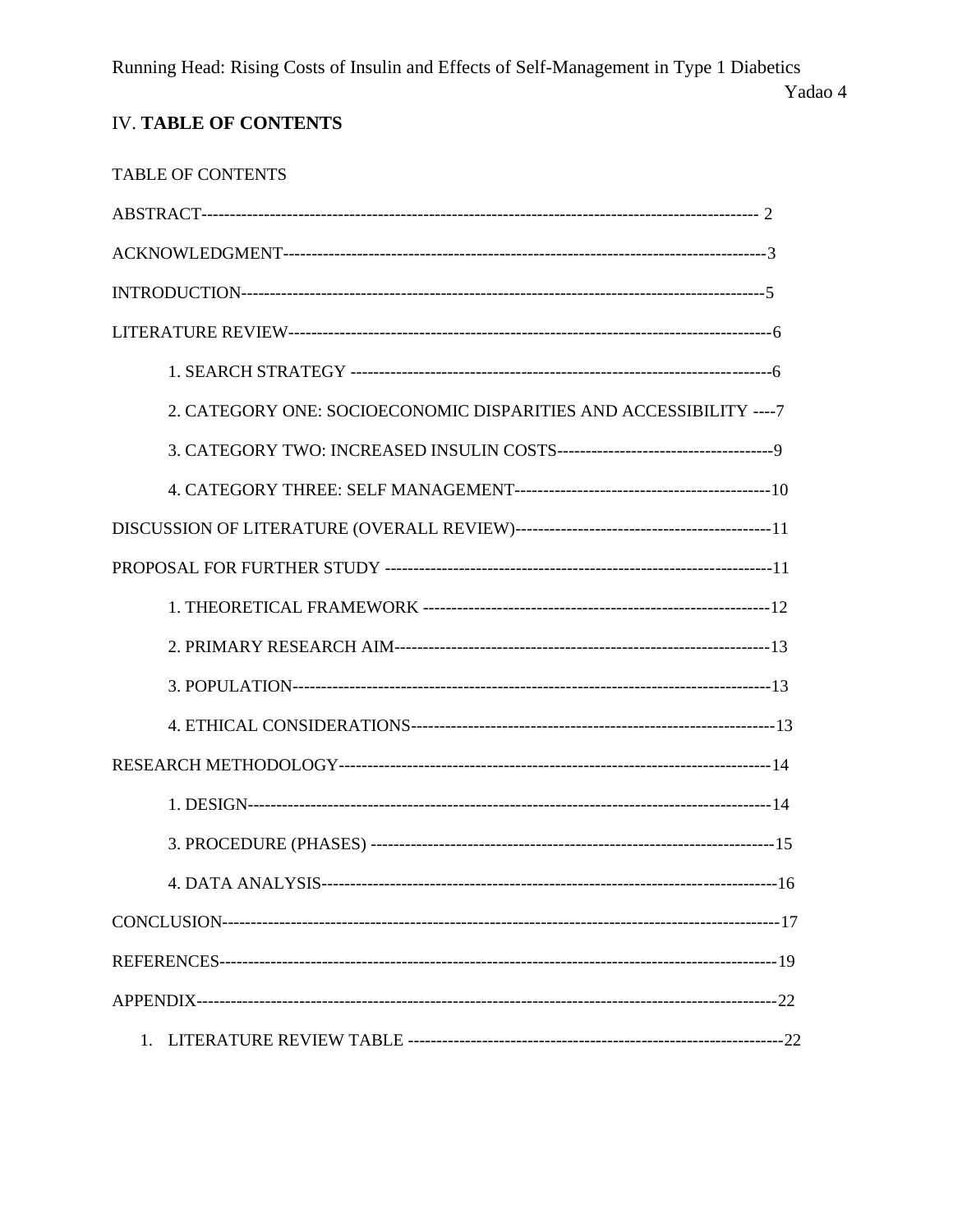### V. **INTRODUCTION**

#### **Introduction**

Rising costs of insulin and medications have affected the self-management of diabetics that cannot afford or lack the supplies necessary to maintain care. According to WHO, most individuals living with diabetes come from lower to middle-class countries with an estimate of "1 in 2 people worldwide cannot get access to insulin they need".(Improving, 2021). Alternatively, due to this disparity, a goal is to find ways to reach and educate the population and provide cost-effective insulin and medications for diabetics. Establishing accessibility would aid in an increase of safety and self-management of the disease process and possibly decrease the rates of deaths associated with diabetes.

Diabetes is a chronic health condition that can be characterized by an elevation of blood glucose levels due to the body being unable to produce or make use of the hormone insulin. There are three types of diabetes: Type 1, Type 2, and Gestational Diabetes. The focus will be on Type 1 diabetes, which is also known as juvenile diabetes or insulin-dependent diabetes as it is a "chronic condition in which the pancreas produces little to no insulin" and may be attributed to some factors such as age, and family history, environmental factors, and viruses (Mayo, 2021). Type 1 is seen more often in childhood or adolescence but can develop in adults, with "approximately 5-10%" of the population having type 1 diabetes. (Centers, 2021). A1C is a blood test that averages blood glucose levels over a course of two to three months and is one of many tests which can determine if an individual is diabetic, considering other health factors and age. If an A1C level is over "6.5 percent", for more than one test, this is an indicator of diabetes. (Mayo, 2021) Any additional tests that can be done to determine diabetes are a random blood sugar test (blood glucose levels over 200 mg/dL indicate diabetes) or a fasting blood sugar test (126 mg/dL or over indicates diabetes).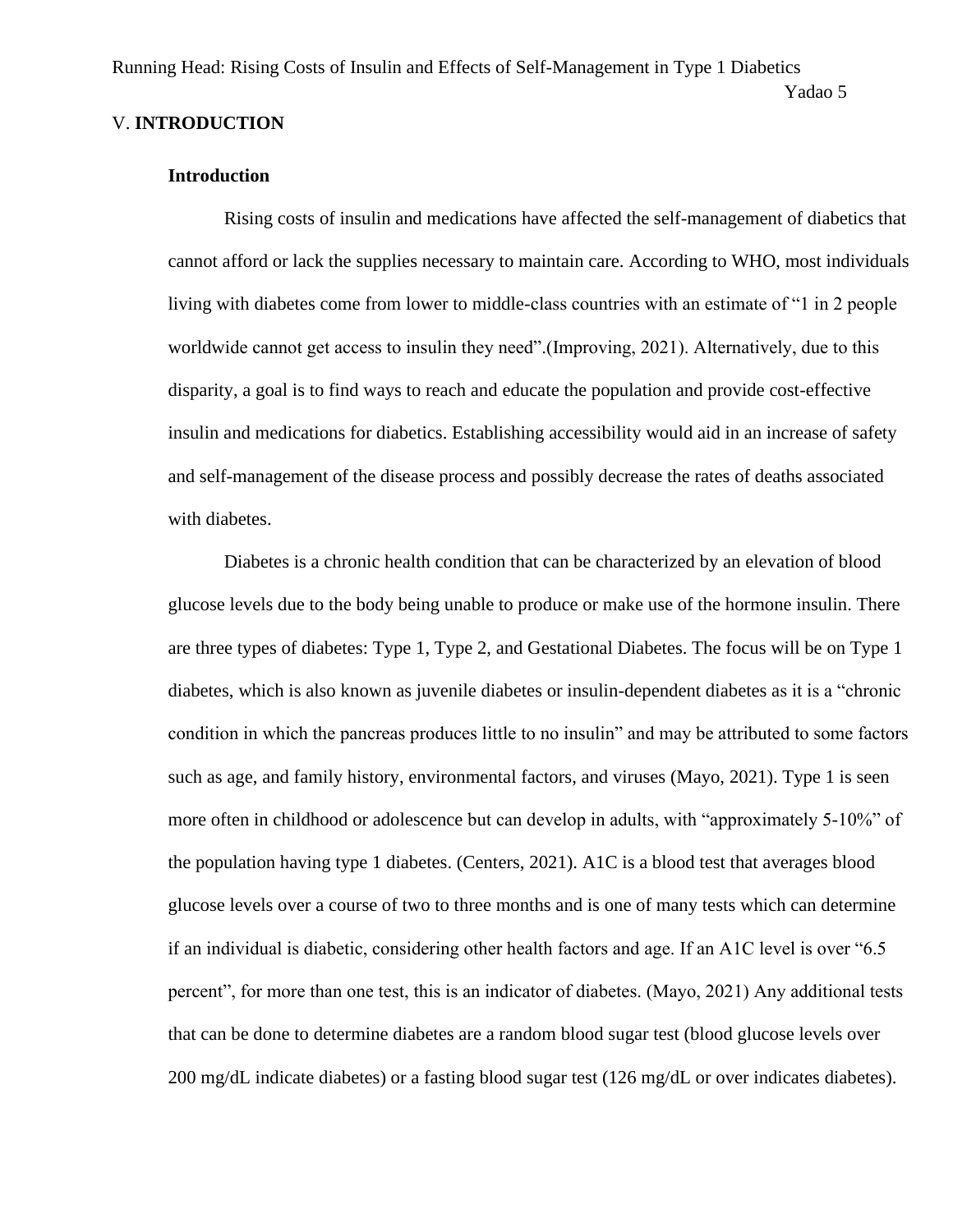Insulin is a life-saving hormone produced in the pancreas naturally but can also be manufactured in a laboratory and comes in different types: rapid-acting insulin, regular or shortacting insulin, intermediate-acting insulin, long-acting insulin, and ultra long-acting insulin. People with Type 1 Diabetes need insulin from an exogenous source to survive. With the multiple types of insulins, there is a rising cost in the United States that can be reasoned due to "pharmaceutical manufacturers to price drug products at the desired level" without any limitations and "direct competition in the insulin market". (Julian, 2021). In the equivalent, medication costs have increased following the influx of insulin demand.

The research question to be examined in this thesis is: What is the impact of the rising cost of insulin on a patient's ability to manage their Type 1 Diabetes?

#### VI. **LITERATURE REVIEW**

This thesis will explore ways to reach, educate the population and provide cost-effective insulin and medications for diabetics. Establishing accessibility would aid in an increase of safety and selfmanagement of the disease process and possibly decrease the rates of deaths associated with diabetes. Primary research sources for the articles used in this study were found on The Dominican Iceberg and PubMed. Key search terms used to find these articles included type 1 diabetes, rising costs of insulin, selfmanagement, socioeconomic disparities, and accessibility.

The articles were chosen based on their sample size, population interviewed, methods used, and purpose or objective of the study. Taking into consideration these factors, seven sources were used to complete this literature review. The articles are divided into three different sections focusing on the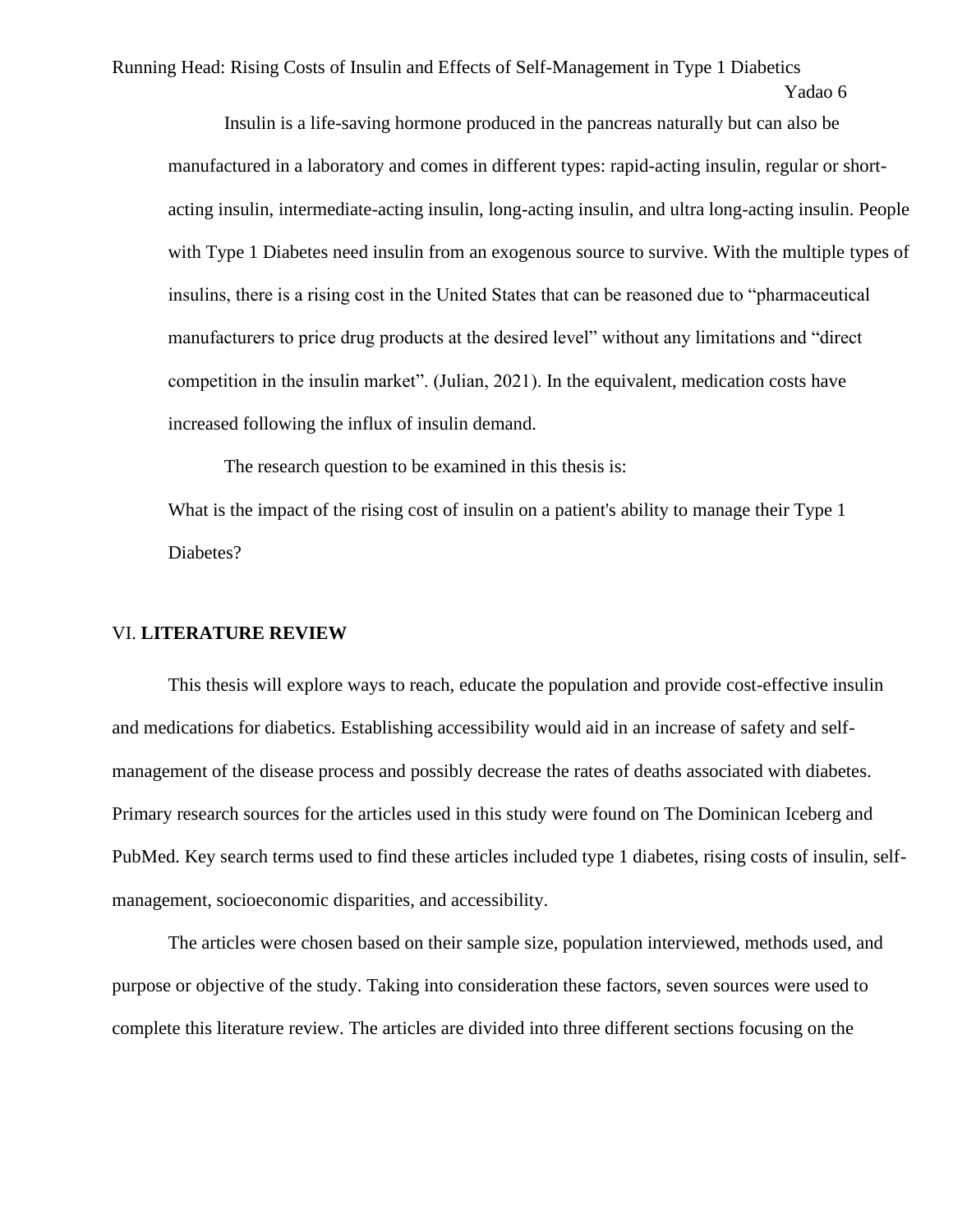Running Head: Rising Costs of Insulin and Effects of Self-Management in Type 1 Diabetics Yadao 7 following categories: Socioeconomic Disparities and Accessibility, Increase Costs of Diabetes Care, and Self-Management of Disease

#### **Socioeconomic Disparities and Accessibility**

The first category addresses the disparities on the basis of socioeconomic status and geographical areas. Socioeconomic status addresses the standing or class of a singular being or group measured on the basis of their income, occupation, education, or culmination of the three. In relation, according to the American Psychological Association, there is an intertwined relationship with SES, race, and ethnicity in the way "communities are often segregated" due to these factors. (American, 2017). Pushing communities with lower SES to more rural areas and higher to urban areas. These articles fall into discussing health literacy, patient/doctor relationships, and participants' feelings toward the healthcare system based on the accessibility.

Based on a national survey conducted from 2004 to 2006, the "prevalence of diabetes was 11.8% among non-Hispanic blacks and 10.4% among Latinos/Hispanic Americans compared to 6.6% for non-Hispanic whites" (Vest, B.et.al, 2013). Following semi-structured interviews with thirty-four participants from West Side Buffalo, the objectives were to analyze the patients' understanding of their disease, response to it, and how it is impacted by their social support (family, neighbors, and peers) and institutional resources (physicians, healthcare support) coming from high-poverty urban settings. It was found that the better and more support shown by those around them, resulted in more positive outcomes for the patient. Having healthy relationships with their providers had correlations to better diabetes care although, there were uncontrolled barriers of lack of health insurance or inadequate coverage of insurance. Patients with unmet needs such as education, instrumental or facilitation, and lack of empathy/understanding. They saw it to be detrimental to their self-management of the disease such as lack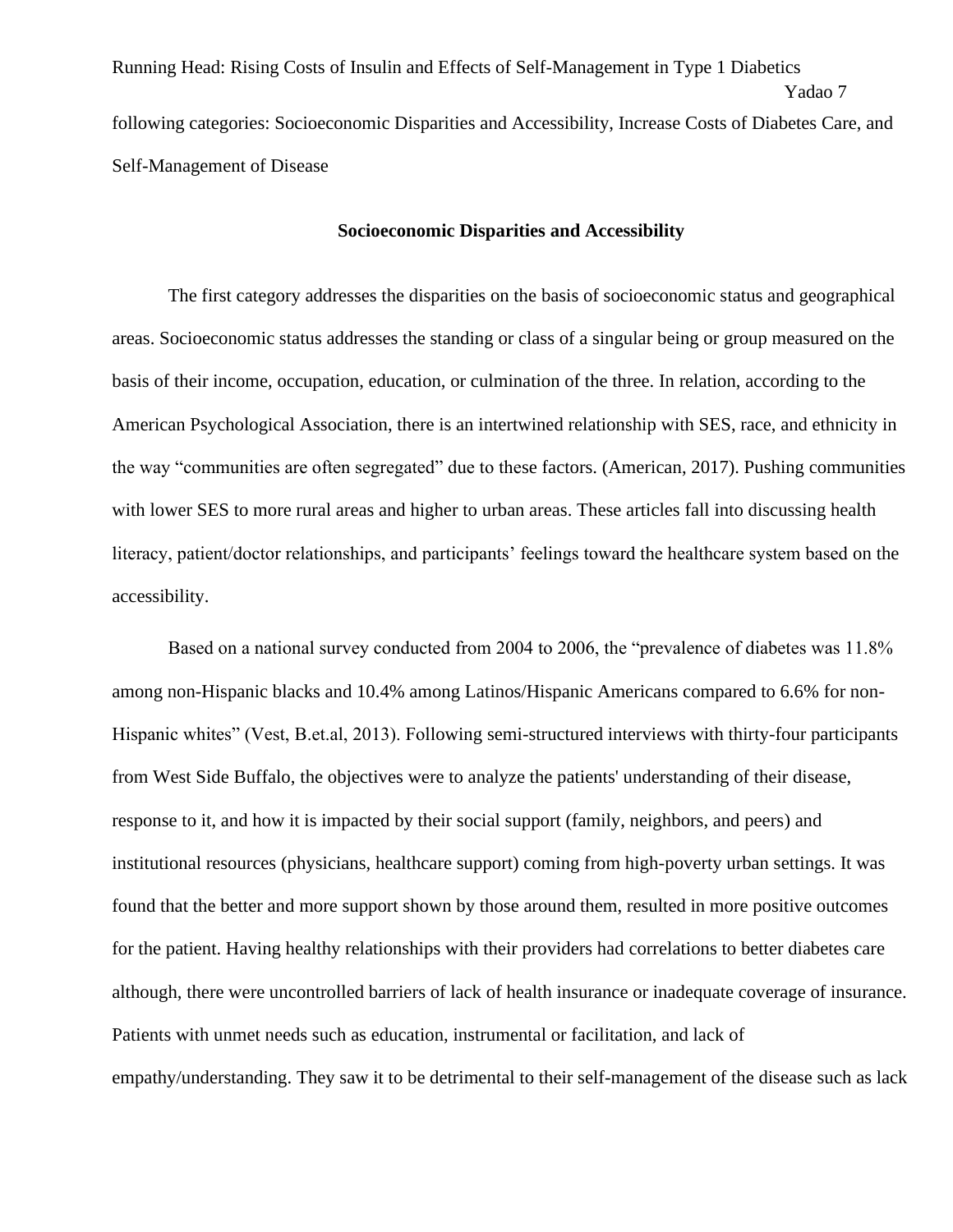Running Head: Rising Costs of Insulin and Effects of Self-Management in Type 1 Diabetics Yadao 8 of access to a nurse outside office hours. Refugees in the study experienced issues stemming outside of socioeconomic statuses such as limited understanding of the English language, education of the healthcare system, and preventive care for diabetes.

A qualitative descriptive study interviewed twenty-eight diabetic patients and six healthcare professionals about gaining access to intensive insulin regimens (IIRs) (Scott, A, et.al.,2019). Patients coming from lower socioeconomic statuses experienced barriers to access to services due to factors related to their work, and lifestyle, and having problems transporting themselves to hospital services. Navigation of hospital services was harder for some patients than others; the majority of patients who sought out information came from higher SES, related to possibly having higher health literacy or social support. Specifically in this study, professionals played a role in deciding who will be offered treatments; suggesting patients that who can facilitate access are preferable in comparison to those who could not.

A cross-sectional study was taken on a multicenter collection of patients compared, racial-ethnic and glycemic disparities outside of the patient's socioeconomic status. (Agarwal.S, et.al.,2020). Patients that fell underneath the categories of Non-Hispanic Black or Hispanic experienced lower diabetes technology in comparison to their Non-Hispanic White peers. Taking account of the patients' SES, it was discovered that diabetes technology use, distress of diabetes, and how self-management is done, accounted for the biggest glycemic disparity in the study

The first article identified unmet needs and the importance of social support, and relationships between patients and healthcare professionals/ healthcare system. The second article emphasizes the difference between high versus low socioeconomic classes and how they are approached differently based on their status. Their barriers to accessibility, primarily transportation, were what considered whether or not they would receive more diabetes care or treatments. The final article looked into inequities stemming from racial-ethnic backgrounds and figured out opportunities that can help clinicians close the disparities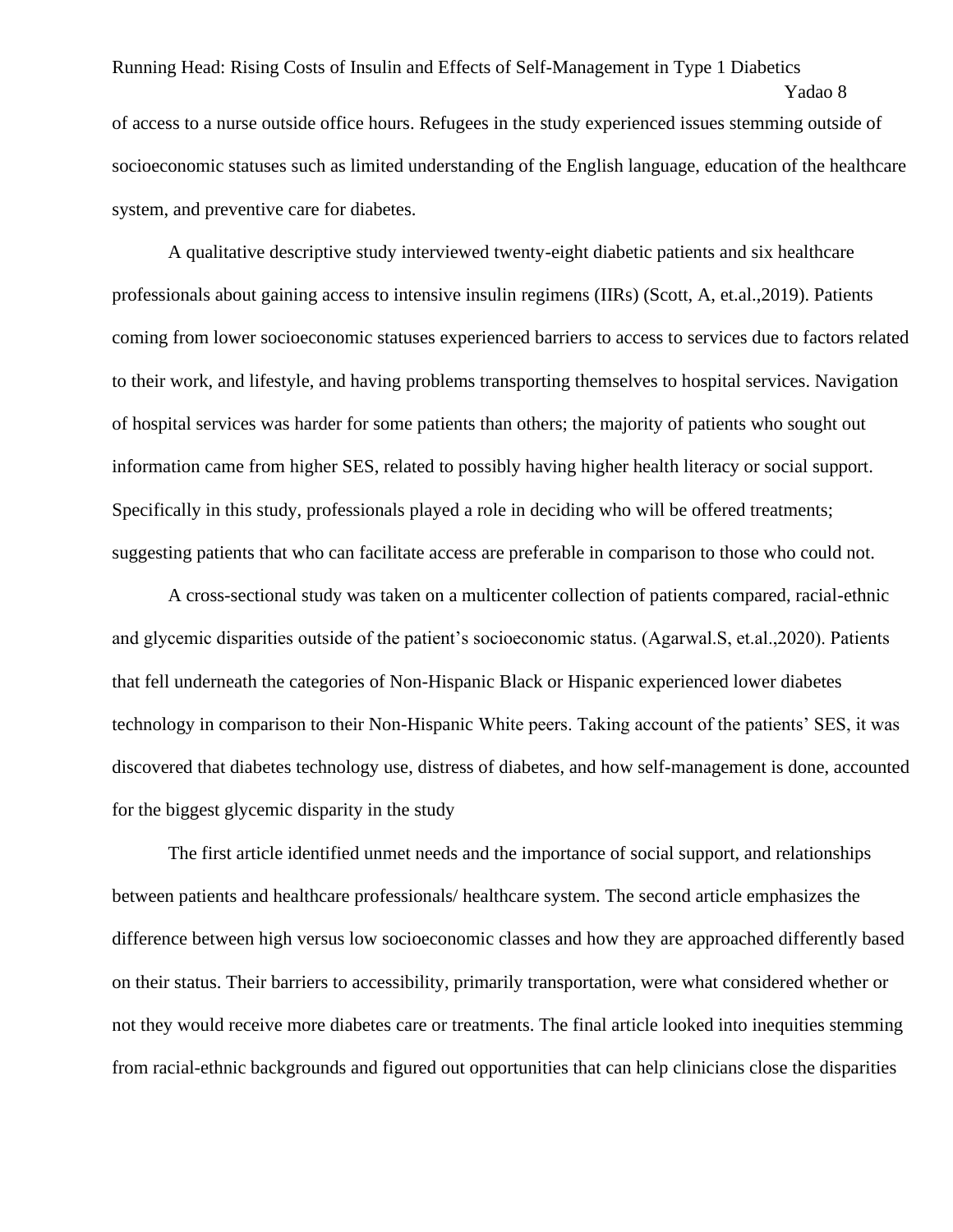Running Head: Rising Costs of Insulin and Effects of Self-Management in Type 1 Diabetics Yadao 9 by promoting diabetes technology and tailoring support case to case for each patient. All of the articles underneath this category open up new ways to decrease barriers

#### **Increased Insulin Costs**

There has been a rapid increase in the costs of insulin and diabetes medications in the past years. According to several research studies, prices have been inflated by hundreds to thousands of percent. This portion of the literature review will examine the implications of why there is a sudden increase in prices. It will also explore the estimated mean annual out-of-pocket costs and financial burden on the population.

The retrospective observational study observed the effects of controlling diabetes and outcomes based on client visits (Crossen, S, et. al, 2020). Diabetes care costs accounted for ambulatory care, the care given in the hospital, insulin, technology, and needed supplies for their diabetes. This additionally looked at mean costs and adjusted them in accordance with each patient during a four-year period. It was discovered that insulin was the predominant cost driver due to how exogenously used it is in T1D.

This quantitative study highlights the financial burden of out-of-pocket costs for diabetes care on a patient ( Julian, K., et.al, 2021). This study in particular observed to what degree the burden financially has been placed due to the inflation of prices. It took into account, all out-of-pocket costs such as the deductible, copayment, and coinsurance for all the supplies and insulin. In just a 13-year period there was about a "54%" increase in the mean out-of-pocket costs for both insulin and diabetes-related supplies. ( Julian, K., et.al, 2021)

Both of the articles emphasize the concept of the rising costs of insulin being attributed to the United States not capping insulin prices and allowing for pharmaceutical companies to price them at their desired level. Having the insulin trademarked and only sold by three predominant pharmaceutical companies has prevented the chances of lowering costs. This itself does not include the other equipment necessary to monitor one's diabetes, taken out-of-pocket. This research opens up a setting reality of a call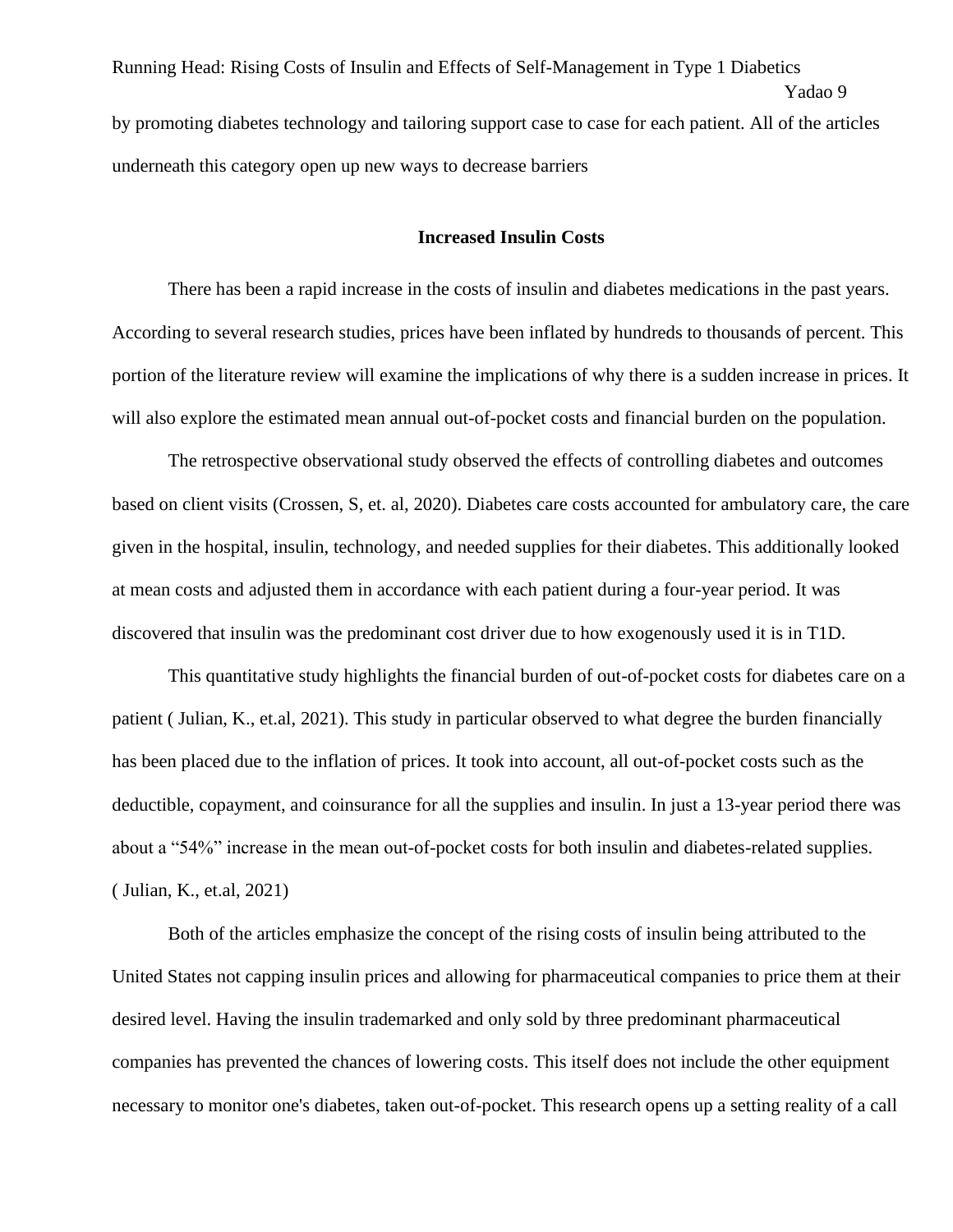Running Head: Rising Costs of Insulin and Effects of Self-Management in Type 1 Diabetics Yadao 10 of action at the provider and legislative levels for finding what can be done to cap excessive pricing for life-sustaining medications that can be produced easily.

#### **Self Management**

This final category discusses ways to self-manage the disease in the way of how the patients go about their behavior towards the regimen and if they adhere to the plan. Self-management is referenced as an individual's behavior and activity towards controlling and treating their condition by doing glucose monitoring checks.

This mixed-method study conducted following the Behavior Change Wheel framework worked to identify the sustained behaviors between self-management and influences(Hamilton K, etc. al,2021). The Behavior Change Wheel in this study looks at the behaviors involved in self-management of T1D and the systemic review, red flags identified by healthcare providers red flags, and the participant-generated frequently asked questions.

The multivariate analysis examines the ethnic/racial disparities in self-management behaviors and if there were associations between behavior and blood glucose control Butler, A., etc. al, (2020). The study noted that Hispanics and African-Americans in comparison to non-Hispanic whites were less likely to check their blood glucose levels and miss mealtime boluses of insulin dosages. This can be attributed to minorities being less likely to utilize insulin pumps or do continuous glucose monitoring

The first article views the multiple behaviors that are among the three main self-management cycles (Routine, Reactive and Reflective) relating to T1D. Barriers discovered should be addressed and provided methods of support to improve outcomes. Concluding the second article, research moving forward should look into technology-based interventions and the ways diabetes technologies can be accessed for management. Research moving forward into how to provide behavioral interventions based on African American and Hispanic treatment adherence related to their social support. A start to this can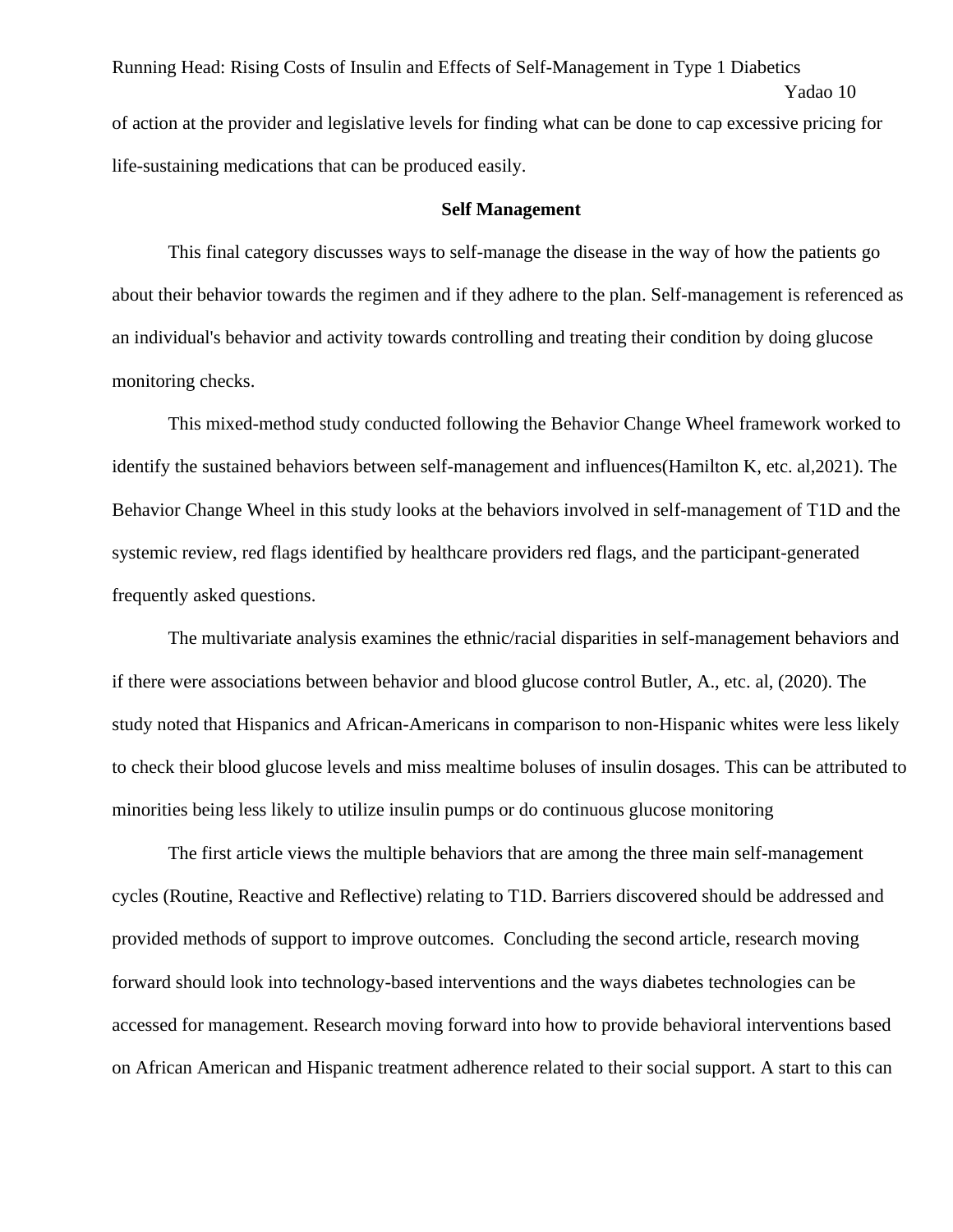Running Head: Rising Costs of Insulin and Effects of Self-Management in Type 1 Diabetics Yadao 11 be an evaluation of contextual and social mechanisms that can cause low engagement of self-management by addressing the differences in races in glycemic outcomes.

#### **Overall Review**

To reemphasize, the three categories provided were socioeconomic disparities and accessibility, increased costs of diabetes care, and self-management of disease. There was an underlying similarity in all the findings addressing that healthcare providers can aid in decreasing barriers to access by working to provide equitable access despite the lack of convenience it may give them. In effect this implementation, it may aid in the motivation of communities with lower rates of self-management to go through with their insulin dosages and be more willing to adhere to the plan set by their healthcare providers.

Primary strengths seen in predominantly all studies are large sample sizes consisting of a diverse group of ages, races, genders, and regions that have T1D. Additional strengths are having both the perspectives of the patients and doctors as well as having studied with a focus on communities that are misrepresented. Limitations on the other hand are a misrepresentation of low socioeconomic status communities, non-English speakers, uninsured, data collected outside of ten years, limited medical centers, and self-reporting.

Due to self-reporting, there can be a misrepresentation of communities, especially smaller racial/ethnic communities such as Pacific Islanders or Native Americans. A big gap is not having enough data on uninsured patients and the effects of costs of insulin. If the data came from the past 10 years, which may not be completely relevant with the continuing increase in insulin costs

#### VII. **PROPOSAL FOR FURTHER STUDY**

Questions that arise from my literature review is:

● How can we close the gap between the socioeconomic classes?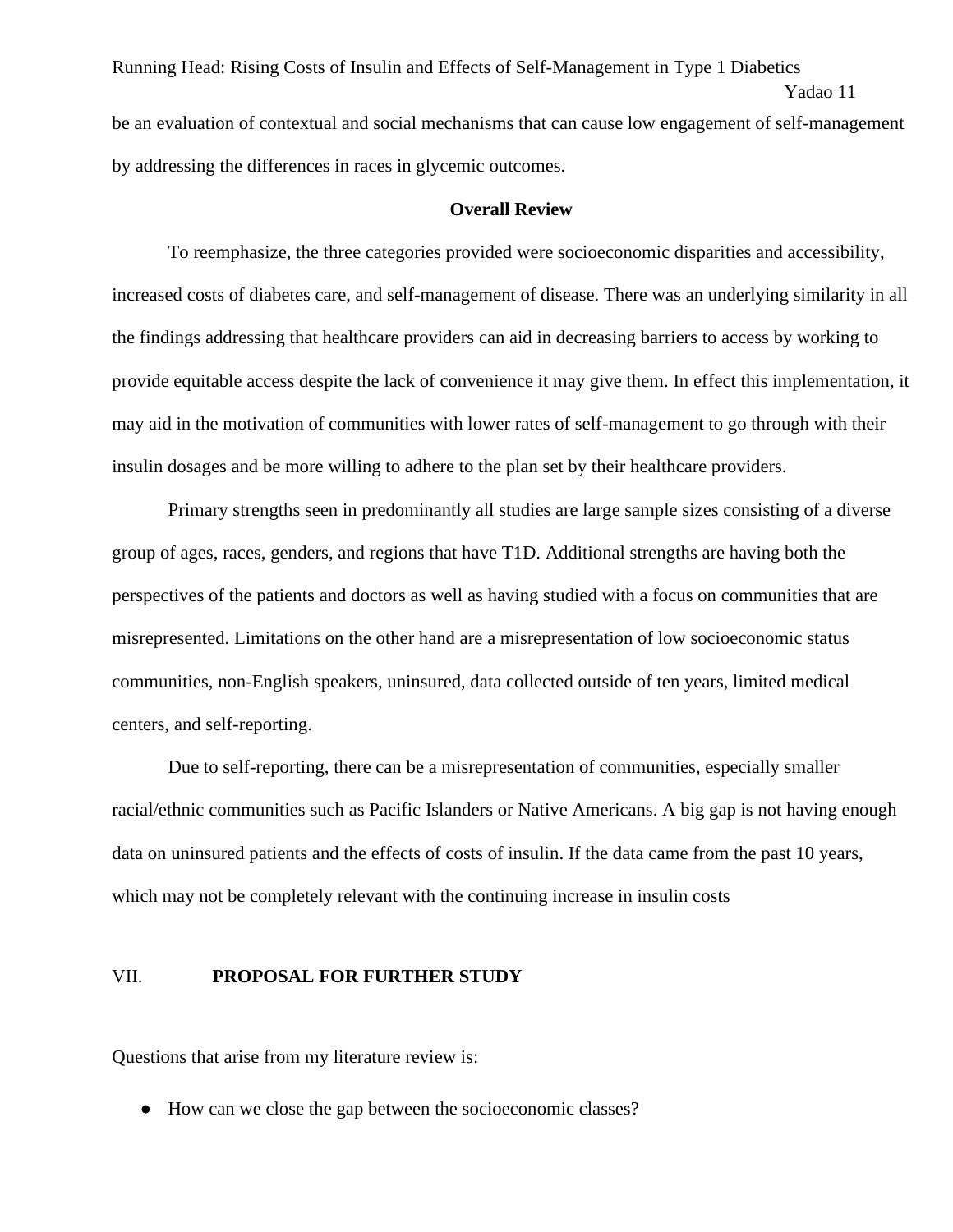- How can we better serve underrepresented communities?
- Will education about the disparities and obstacles that patients experience help healthcare providers be more motivated to advocate for their patients?

Further research is clearly needed. Therefore, I am proposing a new study. The evidence uncovered in the Literature Review demonstrates that improvement in self-management of Type 1 Diabetes through education is sorely needed. Furthermore, expansion of access to healthcare resources, such as transportation to community clinics, and lowering of medication costs, primarily insulin, is essential. A study is proposed to explore means to improve healthcare accessibility and provide better health education for people with Type 1 Diabetes in an economically challenged and underrepresented community.

#### **Theoretical Framework**

The theoretical framework that will be used in this study follows the Framework for Prevention by Nancy Milio. Nancy Milio is a theorist certified in Public Health Policy and Administration in addition to being a Nursing Professor. This framework was inspired by her work during the 1960s when prompting her patients on the reasons why they did not wish to seek further medical advice after telling them to do so. In response to her question, there were common answers following things that they lacked or needed to be more willing to reach out for care such as transportation, money, and childcare. Upon obtaining this information, she began to figure out a way that could help these communities and eliminate such obstacles. Framework for Prevention in many ways works to redefine the way a healthcare provider can provide community care and discuss systemic issues at the same time. This framework highlights three categories: "education directed towards voluntary change in attitude and behavior of the subjects", engineering directed at managing risk-related variables" and "enforcement directed at mandatory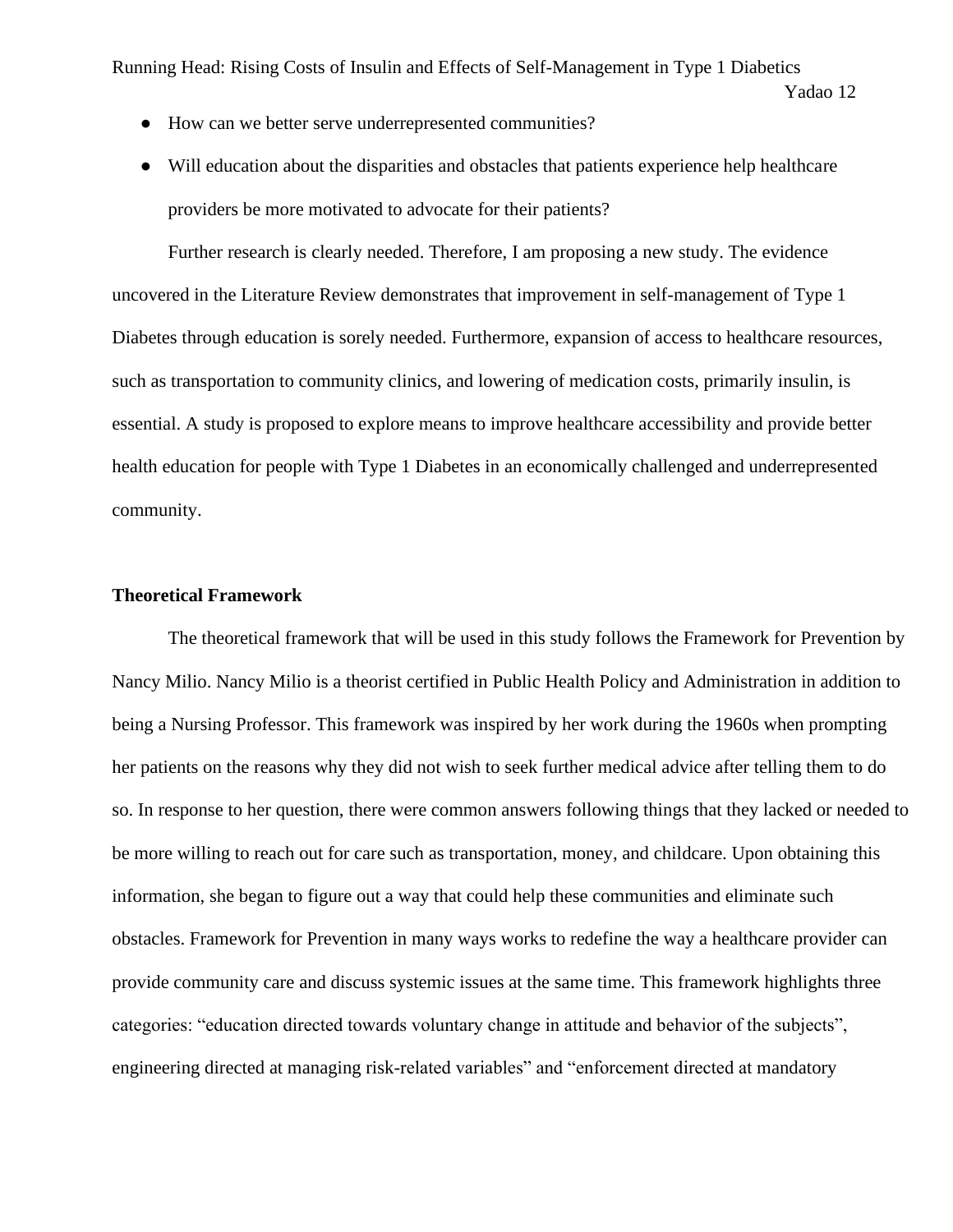Running Head: Rising Costs of Insulin and Effects of Self-Management in Type 1 Diabetics Yadao 13 regulation to achieve better health". The goal of this framework is to observe the behavioral patterns of a population based on the habitual selection from limited choices due to a lack of knowledge

#### **Primary Research Aim**

The primary research aim of this thesis is to examine how culture, socioeconomic status, or inaccessibility influences life decisions made by patients. Another aim of the research is to discover what possibly caused the sudden rapid influx of insulin.

#### **Population and Sample**

The population to be studied is people in San Francisco who have been diagnosed with Type 1 Diabetes. The planned proposed sample size is at least 200 individuals. The plan of recruitment of participants is to get volunteers from specific regions with higher rates of Type 1 Diabetes. Recruitment will take place through local community clinics. The study could be interesting to participants when indicating all the information they can obtain through the study which can better health-related decisions.

Populations to take account of are those that are misrepresented due to these communities being smaller given their population in relation to the city. A prime example would be Native Americans or Pacific Islanders, who are a population that may tiny on average to other communities. Another population less vulnerable to consider is uninsured, non-English speaking communities.

#### **Ethical Considerations**

The protection that should be in place for the collection of data to be stored in accordance to upkeeping the patient's confidentiality is to have password-locked devices. In addition, any sort of personal identifiers will not be collected nor left on the study documents. Assuring a lock of the devices makes it harder for encryption or information to be stolen.

The consent process should follow the five elements of informed conset following the standards of the Joint Commission. Required elements of informed consent should be explained to the patient the entire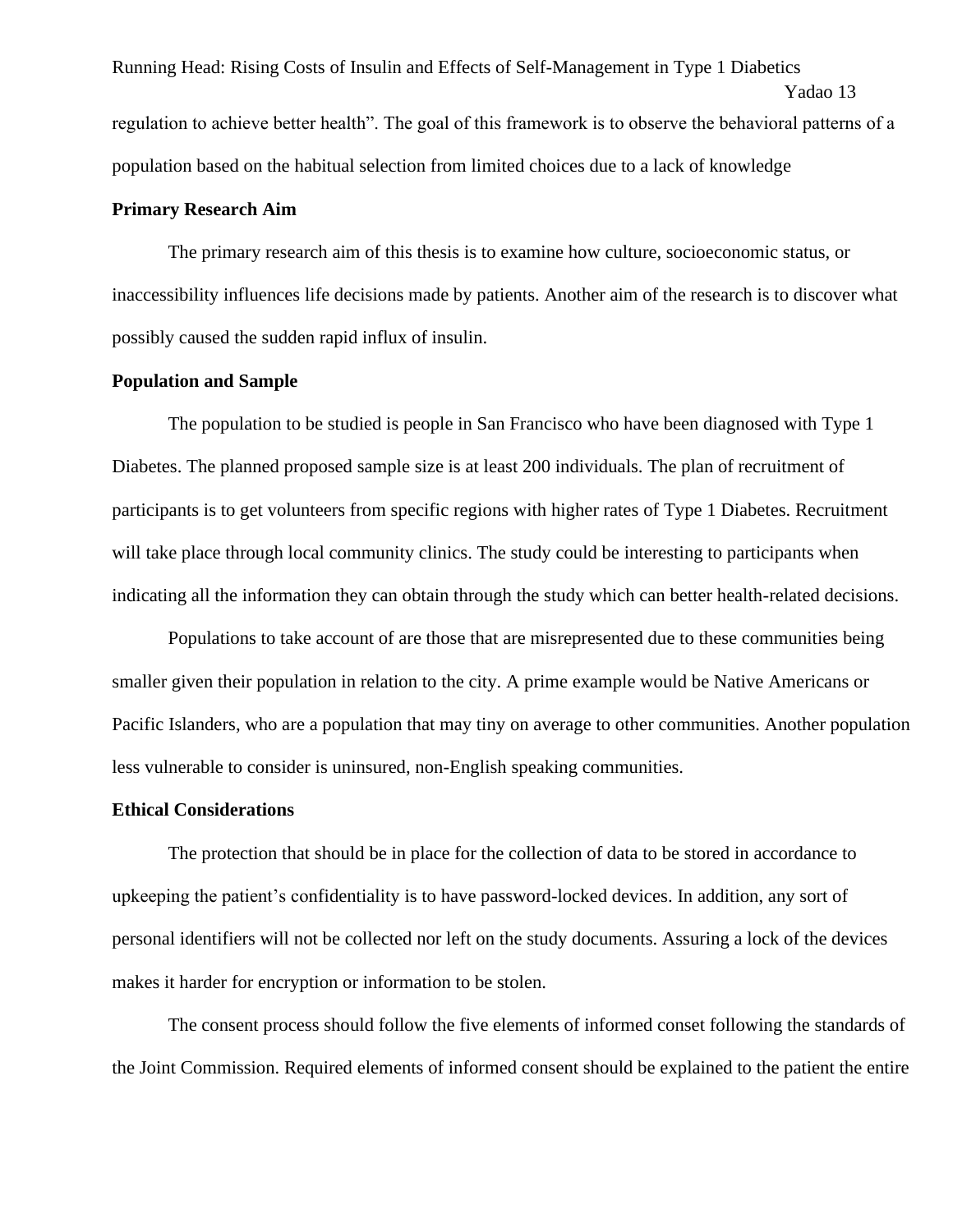Yadao 14

nature of the procedure, what are the risks or benefits of conducting the procedure, what alternatives can be done in the procedure, their benefits or risks, and establish that the patient understands these elements. An established understanding of what the patient is consenting to should be done by asking them to repeat back what they learned or understood. The participants' right to privacy is to be addressed before the study is initiated. Their rights as a participant are that they are allowed to refuse to be in the study or stop whenever they would like to during the study even if they have begun. Transparency of the entire study procedure is important. There will be interviews conducted for this study, which will be recorded. The rationale for recording will be explained, and the participant's signed consent for the recording will be needed and obtained separately prior to the start of the interview. A study ID will be assigned to each participant to protect their privacy. An Internal Review Board will be used to ensure the protection of human participants as the research should not go out of the scope of obtaining concerns of the populations and educating them on what ways they can be improved. This study will need to be approved by the internal review board. The study is anticipated to pose only a minimal risk to the participants.

#### **Research Design**

For this study, a mixed-method design will be used, including quantitative and qualitative elements. In addition, a longitudinal approach will be used to study factors that can affect patients' ongoing management of Type 1 Diabetes. First, for the quantitative approach, survey questions that can be coded for statistical analysis will be asked, such as demographics. Then, for the qualitative approach, an ethnography research design will focus on communities in the greater San Francisco Bay Area. Ethnography involves the descriptive study of human society (Augustyn, 2020). Ethnographical methods are to be implemented to observe and assess how the participants interact in their environment and manage their disease.

#### **Research Methods**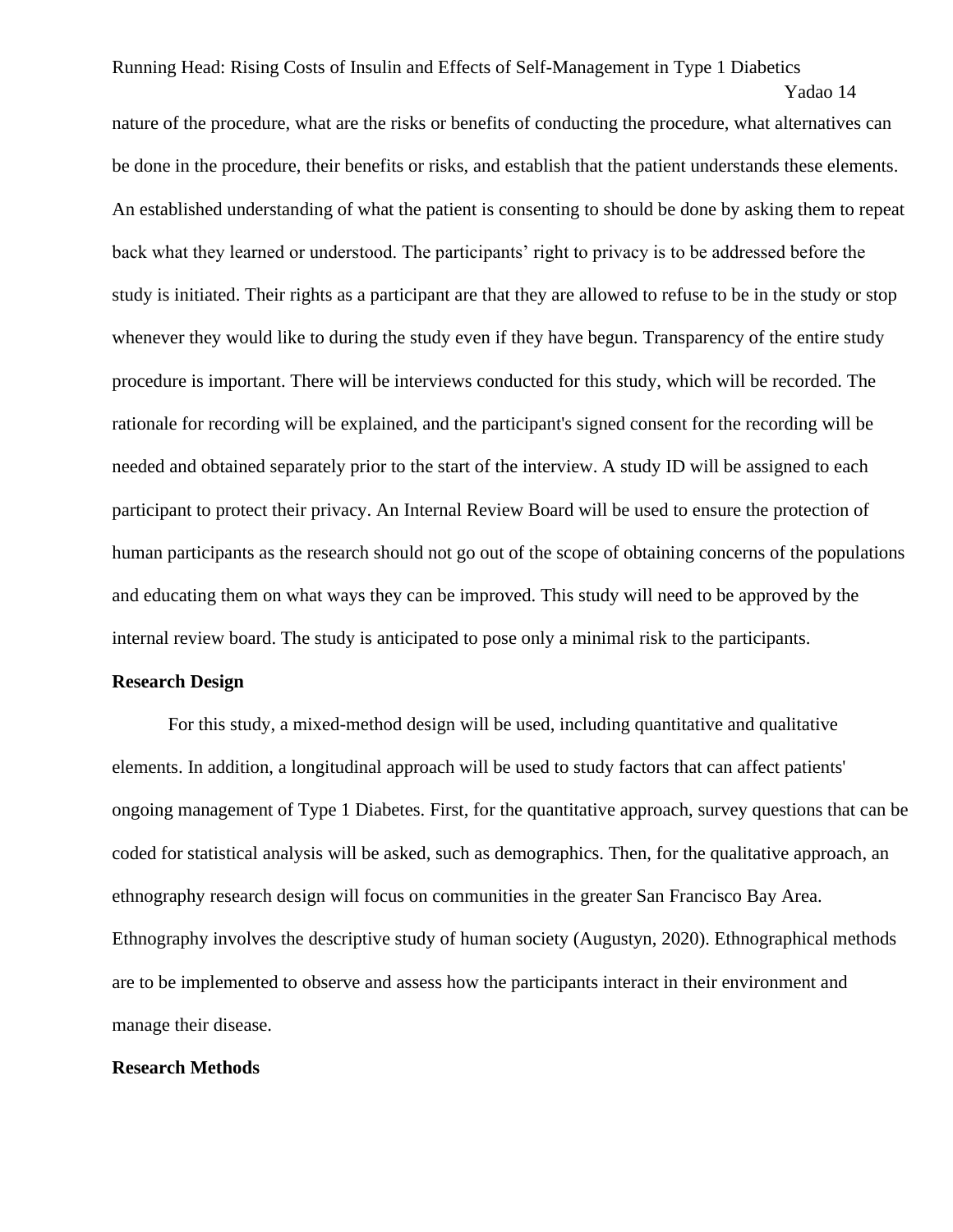```
Yadao 15
```
Recruitment of participants for this study will be initiated by taking into account the ethical considerations and working alongside the clinics to provide the survey to the participants. Those involved will participate voluntarily and the criteria to take into account are a diagnosis of Type 1 Diabetes, living in a lower socioeconomic region (less than \$42,000 a year), and must have a prescription for insulin and/or diabetes medications for at least a year. Recruitment will continue on a rolling basis for two years.

#### **PROCEDURE (PHASES)**

For those who meet the inclusion criteria, the study will be conducted in two phases.

In the first phase, all of the participants will be initially asked questions about their demographics such as their ethnicity, age, and race. This phase includes questions about their health history individually and if there are any health conditions that run in their family. This is all necessary to establish a baseline and control to compare with the results. Additionally, the first phase will provide a survey to the participant, which will involve questions, such as:

- $\triangleright$  Where do you currently reside (county only)?
- $\triangleright$  Do you follow your medication insulin regimen?
- $\triangleright$  How often do you see your healthcare provider?
- $\triangleright$  Where their provider is located in distance (in miles) from your home?
- $\triangleright$  Do you have transportation to your appointments?
- $\triangleright$  Are you insured?
- ⮚ What their average annual income (Choose the range: <\$10,000; \$11- 20,000; \$21- 30,000; \$31- 41,000; >\$42,000)?

These questions work to determine if any of these underlying factors influence their health decisions as well as if the survey were to be conducted again, would anything change. Surveys would be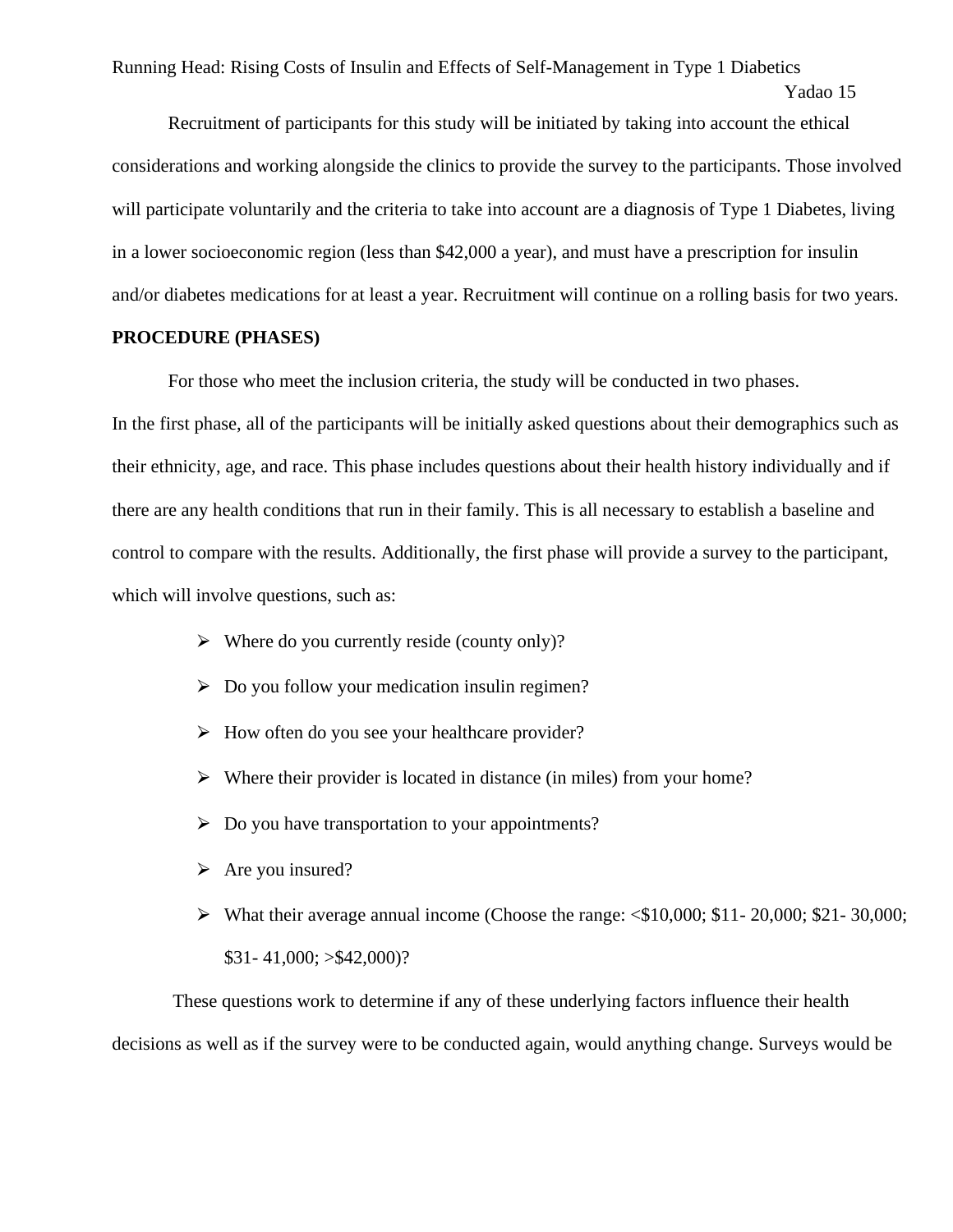Running Head: Rising Costs of Insulin and Effects of Self-Management in Type 1 Diabetics Yadao 16 provided to facilities close to lower socioeconomic regions or heavily dense ethnic populations with higher rates of Type 1 Diabetics.

The same survey will be distributed on a monthly basis over the course of three-month intervals for a year. Starting from the first month, the researcher will get a baseline of their insulin/medication usage and how often they see their healthcare provider. Moving in a cycle of every three months, the researcher will conduct the survey again to see, if there are any improvements or changes in behavior towards self-management.

The second phase of the study will involve two one-hour recorded interviews using a semistructured interview guide to take place in the participant's home or other location that is comfortable for and familiar to the participant. The interviews will take place at the beginning of the study and at the end, one year apart. Consent from participants for recording the interviews will need to be obtained. Openended questions that focus on participants' concerns related to the disease process, possible treatments, medications, and lifestyle changes that they feel have not been adequately addressed. In addition, the research will ask the participants to share their perspectives on their education needs and how healthcare providers can best serve their overall needs.

#### **Data Analysis**

For phase 1, the demographic data and survey questions will be numerical coded and descriptive statistics, including range and percentages, will be used to analyze the data. For the repeated survey data, a repeated-measures analysis of variance (ANOVA) will be used.

 For phase 2, the type of analysis that will be used, based on the qualitative research design, is a content analysis. First, the recordings will need to be transcribed into a written script. This type of analysis works to identify common words and phrases in participants' responses. The researchers will thoroughly read and consider the content of the interviews. Underlying meaning of participants' words may be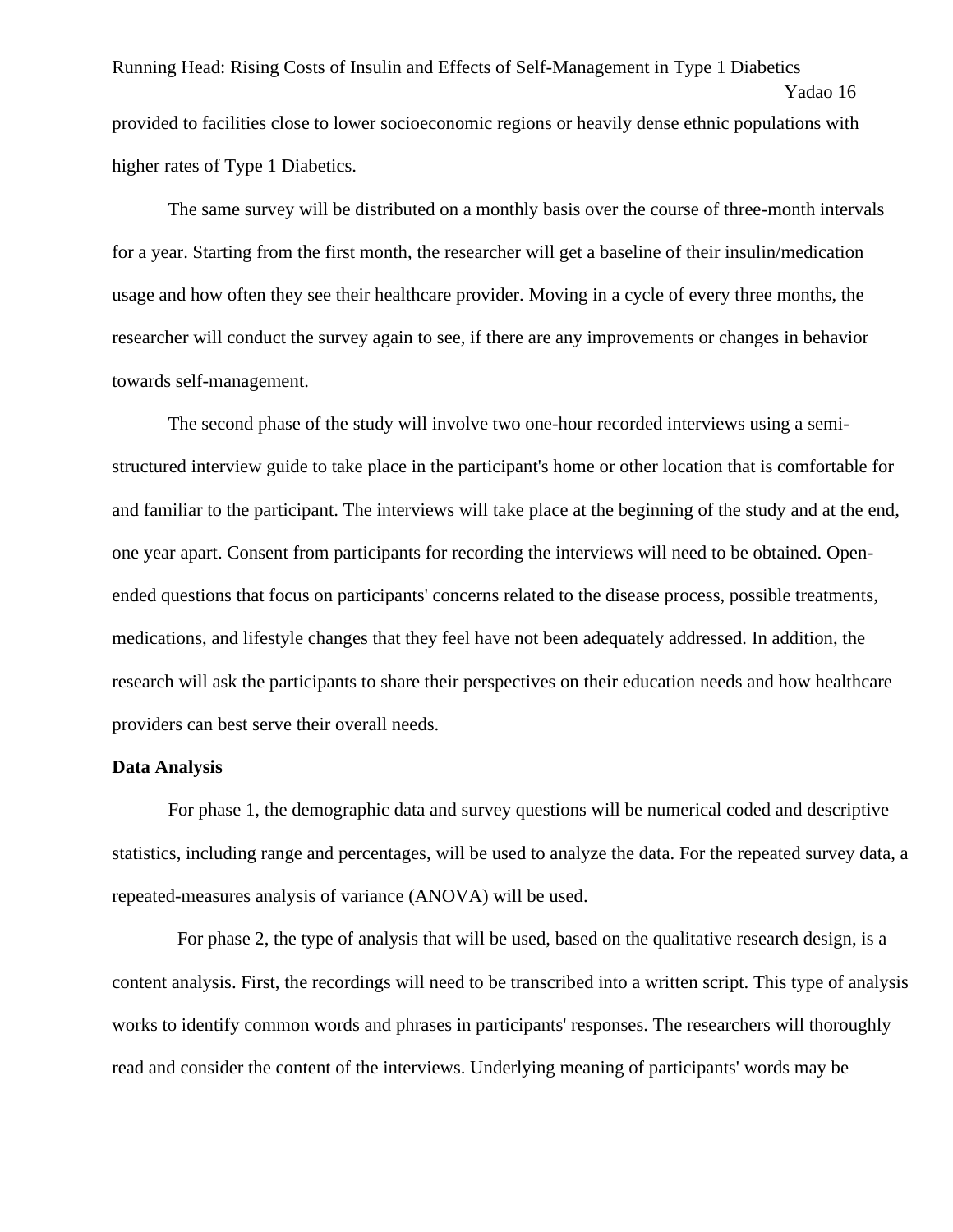Yadao 17 considered. The researchers will organize the common words and phrases into groups. Categories will be discerned according to the groupings and then themes based on the word categories will be explored. An expert in content analysis and the participants themselves will be consulted for feedback on the themes, which may be adjusted according to their responses. Potentially, any patterns between different individuals based on their answers and ethnicities or socioeconomic statuses will be examined. In addition, differences in participants' responses between the two interviews will be explored.

#### **CONCLUSION**

Within this thesis, the researcher has learned about the rising costs of insulin and the several factors that should be taken into consideration as an effect of the costs. Upon research, there are nonmodifiable and modifiable factors that can contribute to a better health outcome. Racial-ethnic disparities in any form will occur but taken into account that it results in having lack of literacy on their health, no clear communication, and providers not creating patient-centered goals when in care. It was observed that self-management is improved in association with the improvement of health literacy and education. The research question that was observed for this thesis is "what is the impact of the rising cost of insulin on a patient's ability to manage their Type 1 Diabetes?

Application of this knowledge in the clinical setting can be done by taking time to communicate and provide an understanding of the patient's situation and what their behaviors are like. By getting a better understanding of the clients and their individual situations at hand through surveys and interviews which in turn can establish rapport for more info to be shared.

This proposed research advanced the profession of nursing by finding ways to provide patient advocacy. Trends are starting to pick up such as Mark Cuban's pharmaceutical company that works to provide medications at a low price where it is more cost-effective for people who otherwise would not be able to afford them. This movement was inspired by Cuban's observation seeing that populations that may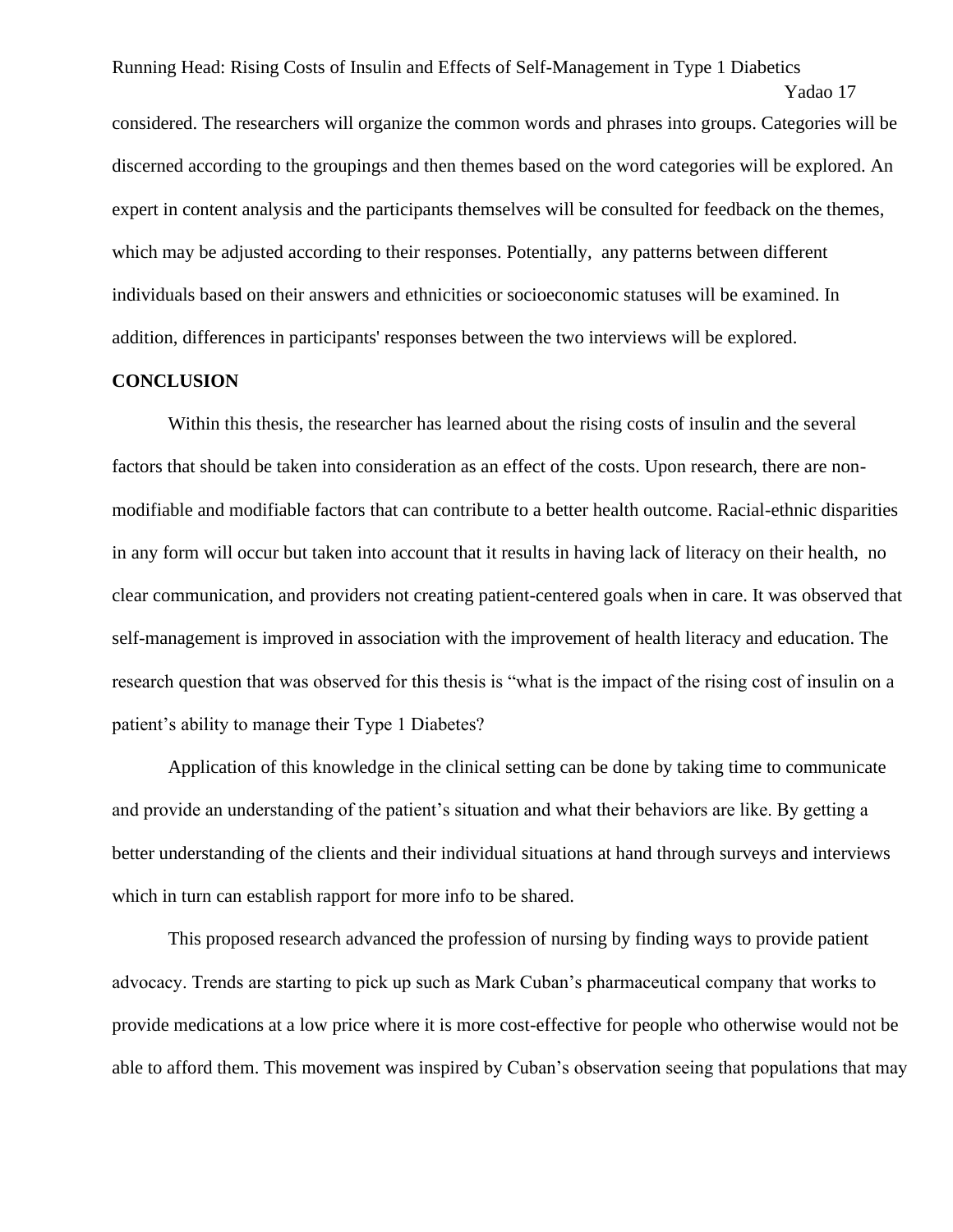be more disadvantaged than others may not find their basic medications affordable. This company has yet to reach the insulin market but currently provides oral diabetes medications given a doctor's note. This is a big step in observing better control of one's diabetes.

The next step that still needs to be done is working to implement what is done in the study and continue to work with clients past the end of the study time. Healthcare providers should take into consideration ways to provide better care, education, and support to their patients and open up more accessibility to them.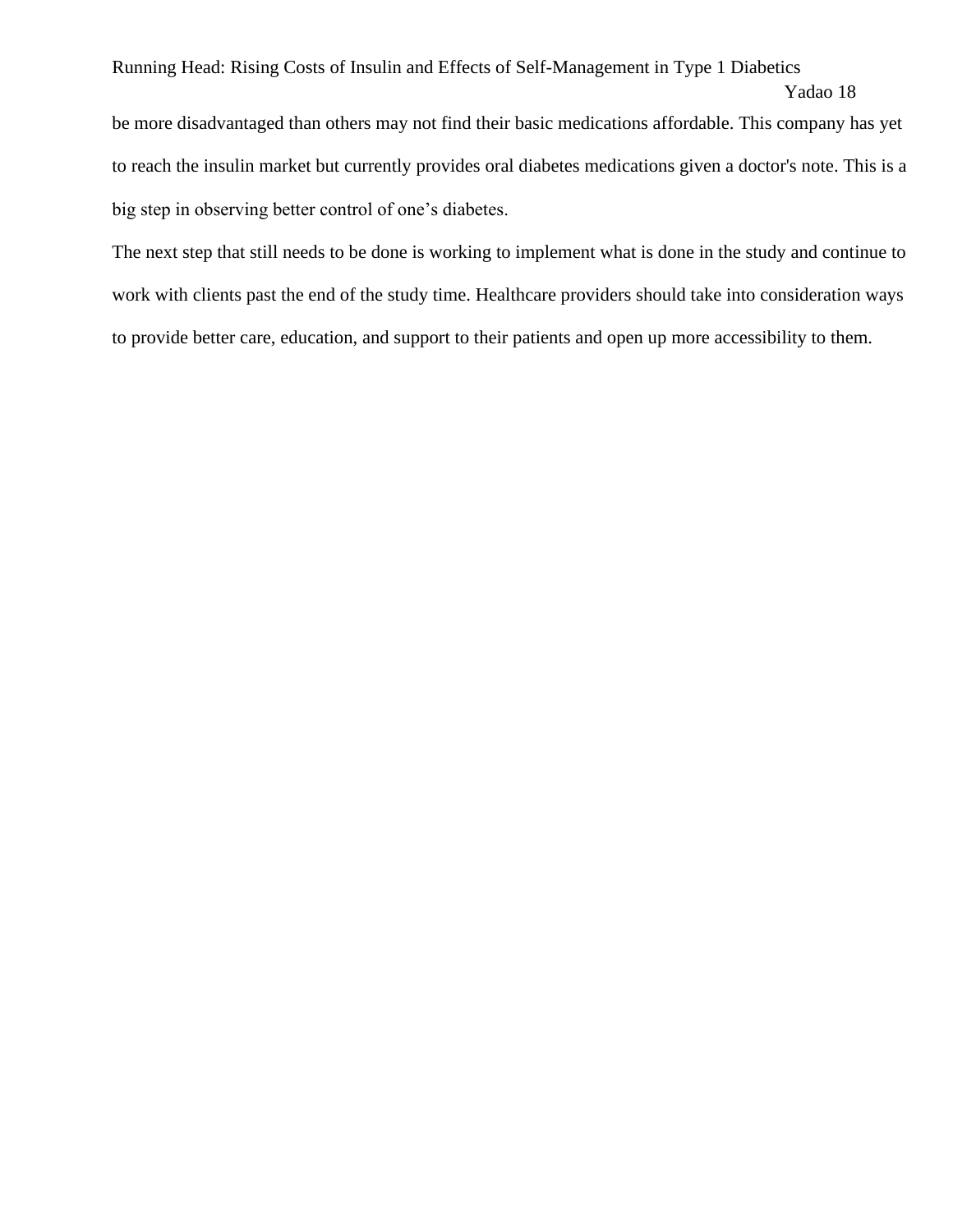### IX. **REFERENCES**

American Psychological Association. (2017, July). Ethnic and racial minorities & amp; socioeconomic status. American Psychological Association. Retrieved March 16, 2022, from https://www.apa.org/pi/ses/resources/publications/minorities

Agarwal, S., Kanapka, L. G., Raymond, J. K., Walker, A., Gerard-Gonzalez, A., Kruger, D., Redondo, M. J., Rickels, M. R., Shah, V. N., Butler, A., Gonzalez, J., Verdejo, A. S., Gal, R. L., Willi, S., & Long, J. A. (2020). Racial-Ethnic Inequity in Young Adults With Type 1 Diabetes. The Journal of clinical endocrinology and metabolism, 105(8), e2960–e2969. https://doi.org/10.1210/clinem/dgaa236

Augustyn, A. (2020). Ethnography, *Encyclopedia Britannica.* 

*https://www.britannica.com/science/ethnography*

Butler, A. M., Weller, B. E., Rodgers, C. R. R., & Teasdale, A. E. (2020). Type 1 diabetes self‐ management behaviors among emerging adults: Racial/ethnic differences. Pediatric Diabetes, 21(6), 979– 986. https://doi-org.dominican.idm.oclc.org/10.1111/pedi.13061

Centers for Disease Control and Prevention. (2021, December 16). What is diabetes? Centers for Disease Control and Prevention. Retrieved February 3, 2022, from https://www.cdc.gov/diabetes/basics/diabetes.html

Crossen, S., Xing, G., & Hoch, J. S. (2020). Changing costs of type 1 diabetes care among US children and adolescents. Pediatric Diabetes, 21(4), 644–648.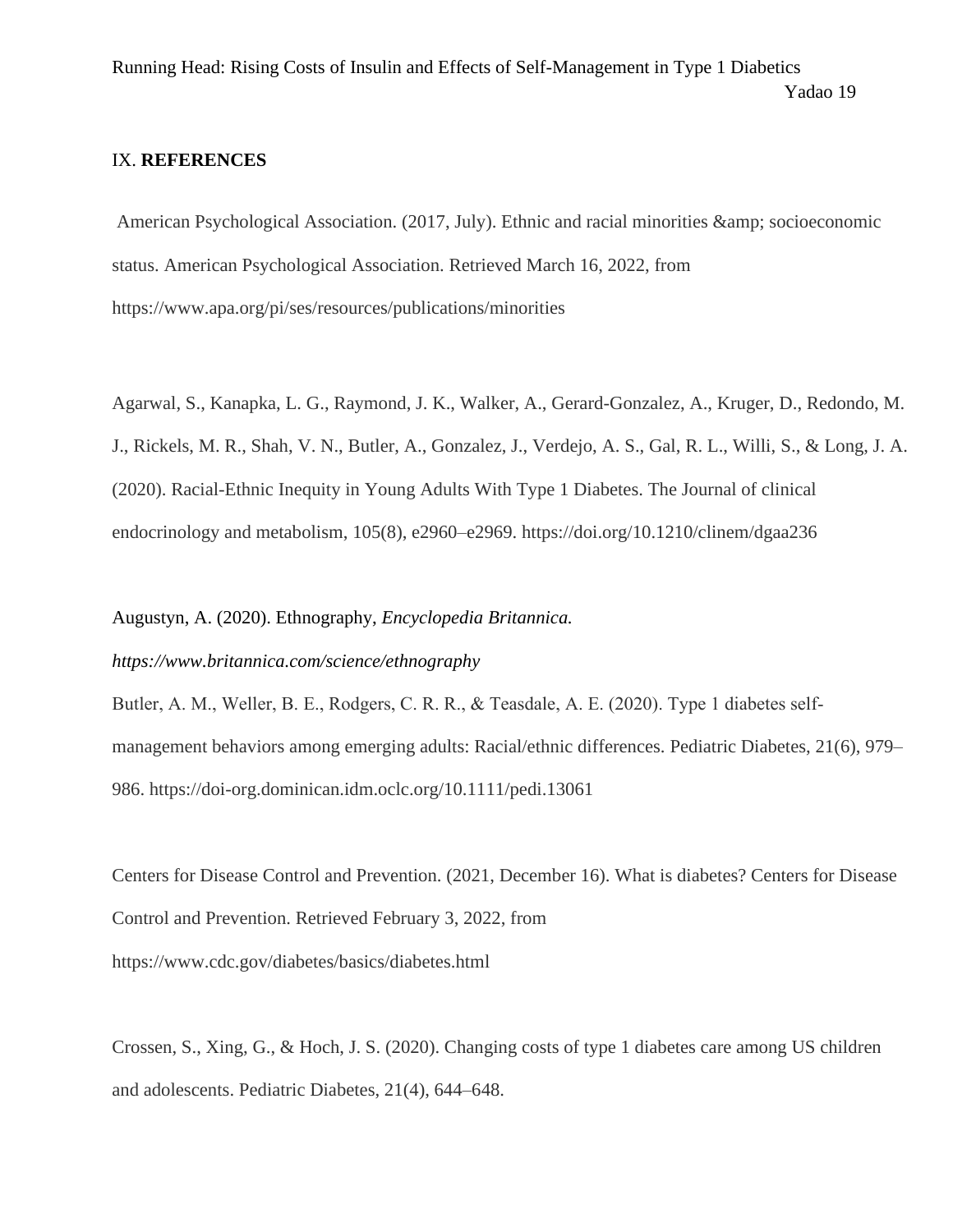Running Head: Rising Costs of Insulin and Effects of Self-Management in Type 1 Diabetics Yadao 20 Improving access to insulin. (2021). Bulletin of the World Health Organization, 99(4), 246–247. https://doi-org.dominican.idm.oclc.org/10.2471/BLT.21.020421

Julian, K., Ba, D. M., Liu, G., Leslie, D. L., & Chuang, C. H. (2021). Out-of-Pocket Costs of Insulin and Diabetes-Related Supplies Among Patients With Type 1 Diabetes. Clinical Therapeutics, 43(7), 1272– 1277. https://doi-org.dominican.idm.oclc.org/10.1016/j.clinthera.2021.05.008

Mayo Foundation for Medical Education and Research. (2021, March 27). Type 1 diabetes. Mayo Clinic. Retrieved February 3, 2022, from https://www.mayoclinic.org/diseases-conditions/type-1 diabetes/diagnosis-treatment/drc-

20353017#:~:text=Glycated%20hemoglobin%20(A1C)%20test.&text=It%20measures%20the%20pe rcentage%20of,two%20separate%20tests%20indicates%20diabetes.

Mayo Foundation for Medical Education and Research. (2021, March 27). Type 1 diabetes. Mayo Clinic. Retrieved February 3, 2022, from https://www.mayoclinic.org/diseases-conditions/type-1 diabetes/symptoms-causes/syc-20353011

Ocritan, N. A. (2017, February 6). *Milio's framework for prevntion*. prezi.com. Retrieved April 2, 2022, from https://prezi.com/s1jbkq19buxu/milio039s-framework-for-prevntion/

Riahi S, Sombra LRS, Lo KB, Chacko SR, Neto AGM, Azmaiparashvili Z, Patarroyo-Aponte G, Rangaswami J, Anastasopoulou C. Insulin Use, Diabetes Control, and Outcomes in Patients with COVID-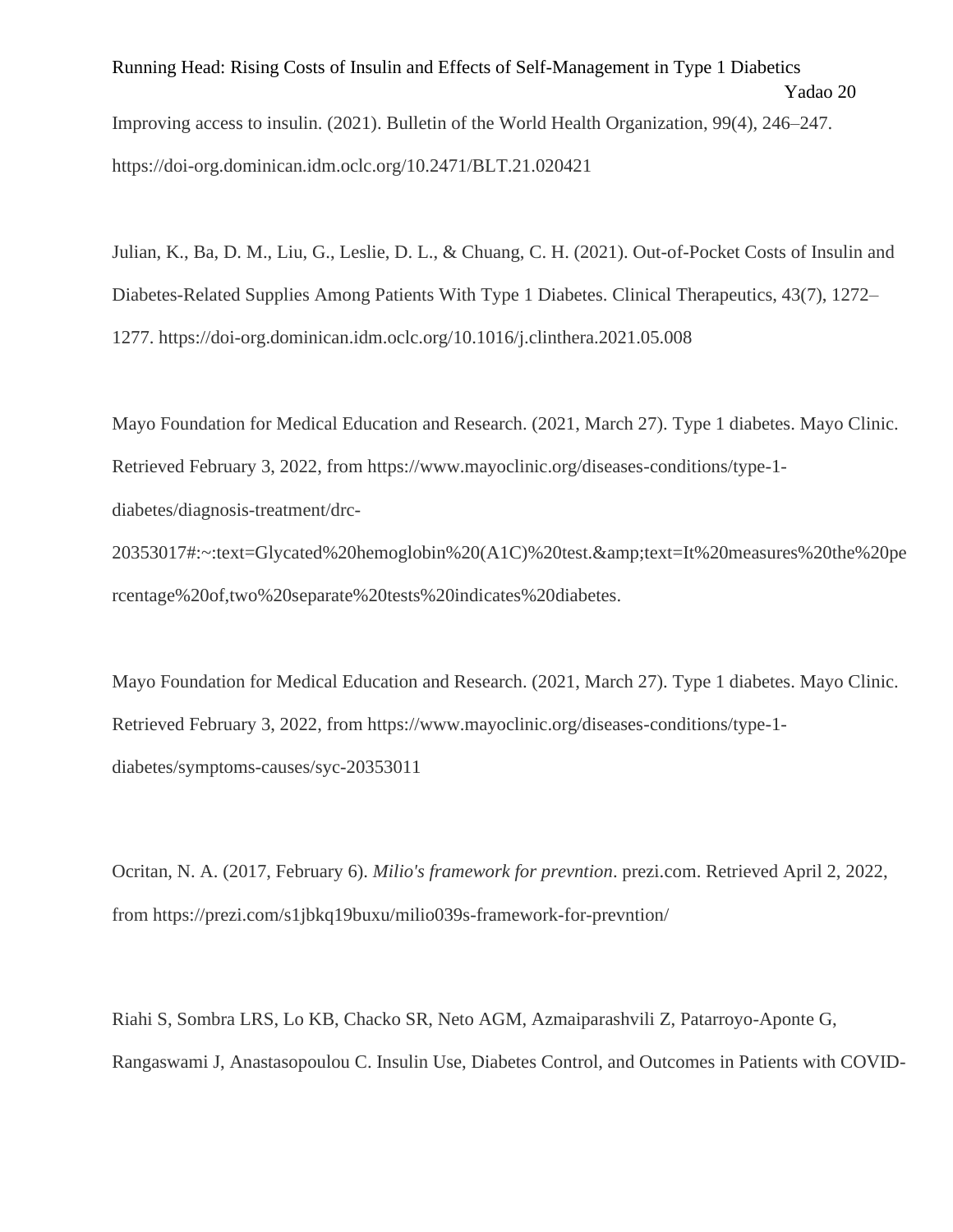```
Yadao 21
```
19. Endocr Res. 2021 Feb-May;46(2):45-50. doi: 10.1080/07435800.2020.1856865. Epub 2020 Dec 4. PMID: 33275067.

Scott, A., O'Cathain, A., & Goyder, E. (2019). Socioeconomic disparities in access to intensive insulin regimens for adults with type 1 diabetes: a qualitative study of patient and healthcare professional perspectives. International journal for equity in health, 18(1), 150. https://doi.org/10.1186/s12939-019- 1061-8

Vest, B. M., Kahn, L. S., Danzo, A., Tumiel-Berhalter, L., Schuster, R. C., Karl, R., Taylor, R., Glaser, K., Danakas, A., & Fox, C. H. (2013). Diabetes self-management in a low-income population: impacts of social support and relationships with the health care system. *Chronic illness*, *9*(2), 145–155. https://doi.org/10.1177/1742395313475674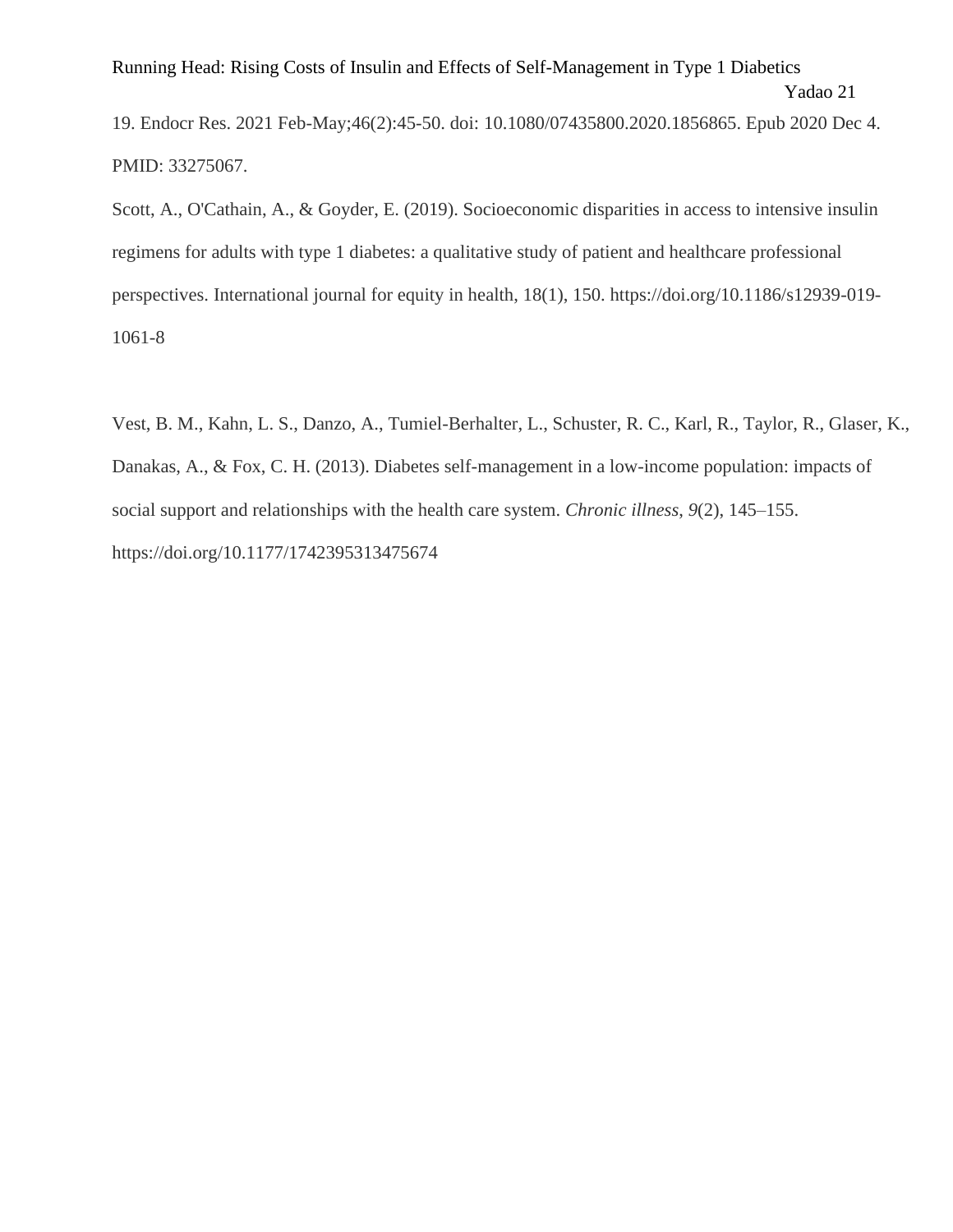Yadao 22

## X.**APPENDIX**

## **Type 1 Diabetes & the Effects of the Rising Costs of Insulin on Self-Management Literature Table**

| Authors/                    | Purpose/                   | Sample -          | Study     | Study             | Major                  | <b>Strengths</b>                    | Limitations                                                     |
|-----------------------------|----------------------------|-------------------|-----------|-------------------|------------------------|-------------------------------------|-----------------------------------------------------------------|
| Citation                    | Objective                  | Population        | Designs   | Methods           | Finding(s)             |                                     |                                                                 |
|                             | Study                      | of interest,      |           |                   |                        |                                     |                                                                 |
|                             |                            | sample            |           |                   |                        |                                     |                                                                 |
|                             |                            | size              |           |                   |                        |                                     |                                                                 |
|                             |                            |                   |           |                   |                        |                                     |                                                                 |
| Agarwal, S., Kanapka, L.    | To assess racial-ethnic    | 300 young adults  | One-time  | Participants      | Major findings from    | Strengths of this study are the     | Limitations of this study is the one time cross-sectional study |
| G., Raymond, J. K.,         | disparities in young       | with type 1       | cross-    | were given        | this research is that  | diverse population of participants, | made to maximize data capture, limitations of social contextual |
| Walker, A., Gerard-         | adults with type 1         | diabetes for more | sectional | questionnaires    | there is a large       | age group and community             | factors, participants were recruited from diabetes centers with |
| Gonzalez, A., Kruger, D.,   | diabetes and reasons       | than 6 months     | study     | on a electrical   | glycemic disparity     |                                     | individuals able to understand English only materials and most  |
| Redondo, M. J., Rickels,    | for glycemic disparity for | ranging from 18-  |           | device (laptop or | with modifiable        |                                     | participants were Hispanic patients.                            |
| M. R., Shah, V. N.,         | other reasons than         | 28 years old      |           | computer) that    | factors that           |                                     |                                                                 |
| Butler, A., Gonzalez, J.,   | socioeconomic status.      |                   |           | lasted from in    | demonstrate            |                                     |                                                                 |
| Verdejo, A. S., Gal, R. L., |                            |                   |           | between 15-40     | inequity. It was       |                                     |                                                                 |
| Willi, S., & Long, J. A.    |                            |                   |           | minutes           | indicated that racial- |                                     |                                                                 |
| (2020). Racial-Ethnic       |                            |                   |           |                   | ethnic disparities     |                                     |                                                                 |
| Inequity in Young Adults    |                            |                   |           |                   | existed whether or     |                                     |                                                                 |
| With Type 1 Diabetes.       |                            |                   |           |                   | not diabetes           |                                     |                                                                 |
| The Journal of clinical     |                            |                   |           |                   | technology were        |                                     |                                                                 |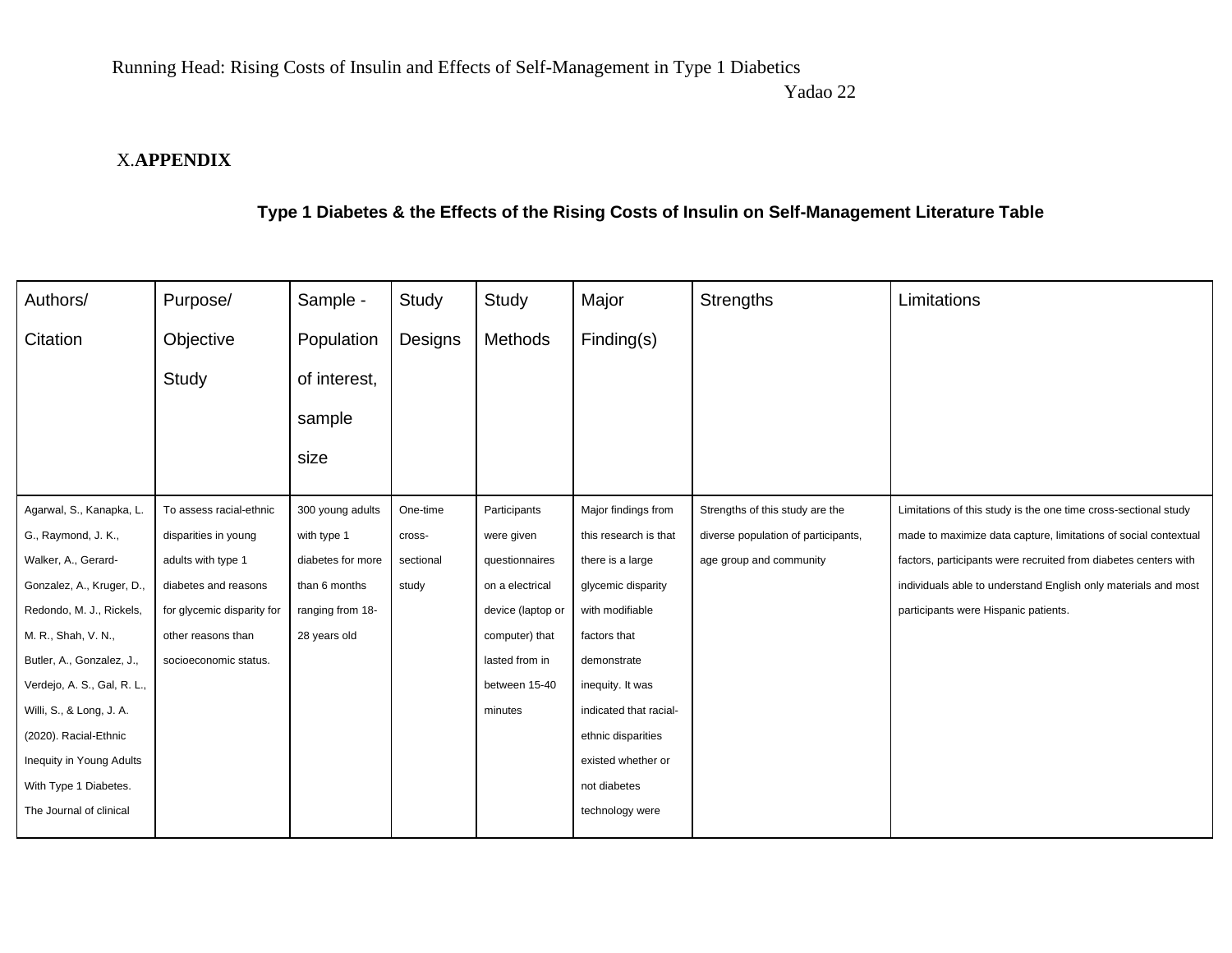| Authors/                    | Purpose/               | Sample -          | Study         | Study           | Major                  | <b>Strengths</b>                        | Limitations                                                            |
|-----------------------------|------------------------|-------------------|---------------|-----------------|------------------------|-----------------------------------------|------------------------------------------------------------------------|
| Citation                    | Objective              | Population        | Designs       | Methods         | Finding(s)             |                                         |                                                                        |
|                             | Study                  | of interest,      |               |                 |                        |                                         |                                                                        |
|                             |                        | sample            |               |                 |                        |                                         |                                                                        |
|                             |                        | size              |               |                 |                        |                                         |                                                                        |
| endocrinology and           |                        |                   |               |                 | covered                |                                         |                                                                        |
| metabolism, 105(8),         |                        |                   |               |                 |                        |                                         |                                                                        |
| e2960-e2969.                |                        |                   |               |                 |                        |                                         |                                                                        |
| https://doi.org/10.1210/cli |                        |                   |               |                 |                        |                                         |                                                                        |
| nem/dgaa236                 |                        |                   |               |                 |                        |                                         |                                                                        |
|                             |                        |                   |               |                 |                        |                                         |                                                                        |
| Crossen, S., Xing, G., &    | To identify the mean   | 9445 participants | Retrospective | Data was        | Major Findings from    | Strengths of this study is the large    | Potential limitations in this study is the generalizability in finding |
| Hoch, J. S. (2020).         | annual cost of type 1  | from between      | analysis of   | sourced by data | this study is the cost | participation size in age, gender, race | costs for the insured youth and long-term cost effectiveness of        |
| Changing costs of type 1    | diabetes care based on | January 1 2012    | T1D medical   | claims and      | of type 1 diabetes     | and region.                             | type 1 diabetes care. There is an increased group of white,            |
| diabetes care among US      | increased use of       | to December 31    | costs from    | linked          | driven by increase in  |                                         | males from the South which may increase bias and                       |
| children and                | technology and         | 2016 with a       | 2012 to 2016  | socioeconomic   | insulin prices and     |                                         | generalizability.                                                      |
| adolescents. Pediatric      | decrease of            | diagnosis of Type |               | status,age,     | cost of diabetes       |                                         |                                                                        |
| Diabetes, 21(4), 644-       | hospitalizations.      | 1 Diabetes and    |               | ethnicities and | technology.Results     |                                         |                                                                        |
| 648.                        |                        | younger than 18   |               | geographical    | showed that the        |                                         |                                                                        |
|                             |                        | years old         |               | regions around  | mean annual cost for   |                                         |                                                                        |
|                             |                        |                   |               | the United      | type 1 diabetes care   |                                         |                                                                        |
|                             |                        |                   |               | States.         | increased to \$17,060  |                                         |                                                                        |
|                             |                        |                   |               |                 |                        |                                         |                                                                        |
|                             |                        |                   |               |                 |                        |                                         |                                                                        |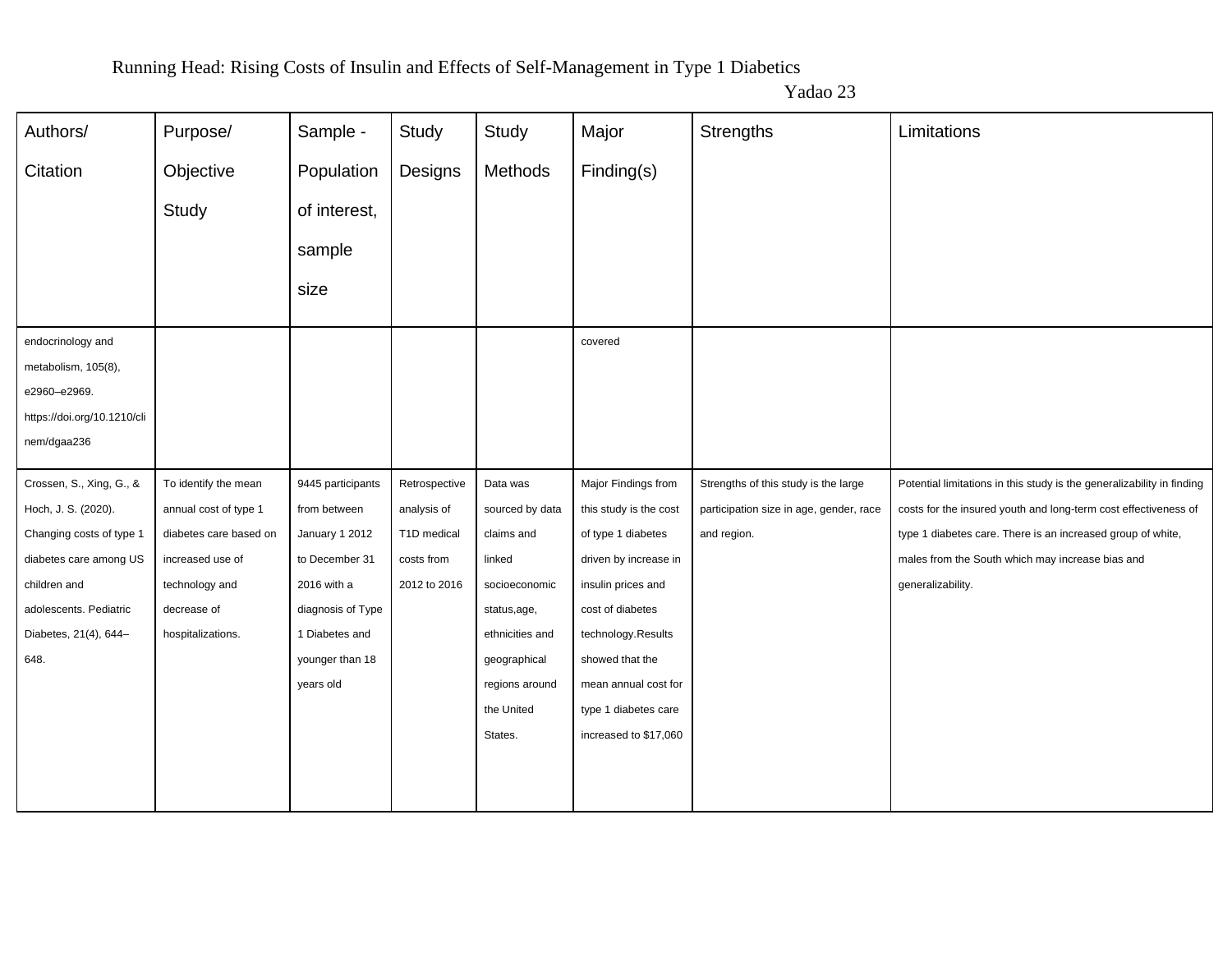| Authors/                      | Purpose/                 | Sample -           | Study         | Study                 | Major                 | Strengths                              | Limitations                                                           |
|-------------------------------|--------------------------|--------------------|---------------|-----------------------|-----------------------|----------------------------------------|-----------------------------------------------------------------------|
| Citation                      | Objective                | Population         | Designs       | Methods               | Finding(s)            |                                        |                                                                       |
|                               | Study                    | of interest,       |               |                       |                       |                                        |                                                                       |
|                               |                          |                    |               |                       |                       |                                        |                                                                       |
|                               |                          | sample             |               |                       |                       |                                        |                                                                       |
|                               |                          | size               |               |                       |                       |                                        |                                                                       |
|                               |                          |                    |               |                       |                       |                                        |                                                                       |
| Julian, K., Ba, D. M., Liu,   | To assess the financial  | 570,111 patients   | Quantitative  | Data consisted        | Major findings from   | Strengths of this study is the 12-year | Retrospective data collection could include data that is no           |
| G., Leslie, D. L., &          | burden of diabetes care  | ranging from 0 to  | retrospective | of reimbursed         | this study is out of  | testing period, represents all 50      | longer or less relevant.                                              |
| Chuang, C. H. (2021).         | on patients and out-     | 64 years old with  | analysis of   | health care           | the 570,111 patients, | states and follows all age groups      |                                                                       |
| Out-of-Pocket Costs of        | pocket costs of diabetes | a mean age of      | patients      | claims and data       | the mean inflation-   | between 0 to 64 years of age.          | Additional, limitations of this study consisted of not including      |
| Insulin and Diabetes-         | care.                    | 44. Participants   | covered by    | collected to          | adjusted annual out-  |                                        | patients that are uninsured, adults over the age of 65 and            |
| <b>Related Supplies Among</b> |                          | must have a type   | diverse       | quantify out-of-      | of-pocket cost for    |                                        | patients that receive private insurance. The data also only           |
| Patients With Type 1          |                          | 1 diabetes         | insurance     | pocket costs for      | each patient for      |                                        | analyzes from one company and did not collect each patient's          |
| Diabetes. Clinical            |                          | diagnosis and      | plans along   | insulin and           | insulin from \$270 to |                                        | full demographics. The study excluded US patients that bought         |
| Therapeutics, 43(7),          |                          | prescription of    | the United    | diabetes              | \$384 by 2017. Costs  |                                        | their insulin outside of the United States, drug assistance           |
| 1272-1277. https://doi-       |                          | insulin during the | States from   | supplies              | have increased        |                                        | programs or other use of drugs.                                       |
| org.dominican.idm.oclc.o      |                          | enrollment of the  | 2005-2017     |                       | following each year   |                                        |                                                                       |
| rg/10.1016/j.clinthera.202    |                          | trial from the     |               |                       | resulting in the 42%  |                                        |                                                                       |
| 1.05.008                      |                          | years 2005-2017.   |               |                       | increase              |                                        |                                                                       |
| Riahi S, Sombra LRS, Lo       | To observe the effects   | 166 patients from  | Retrospective | All participants      | Major Findings from   | Strengths of this study is a vast      | Limitations of this study is that it is a retrospective single center |
| KB, Chacko SR, Neto           | of diabetes controlling  | a diabetes         | observational | involved in the       | this study is that    | population of participants and varied  | design, we must depend on the fact that the participants are          |
| AGM, Azmaiparashvili Z,       | outcomes of client visit | subgroup           | study for     | study are adults      | among the patients    | inpatient and outpatient participants. | compliant with their medications and insulin and most have            |
| Patarroyo-Aponte G,           |                          | admitted at the    | patients over | admitted from         | that were infected    |                                        | high risk of comorbidities predominantly coming from the              |
| Rangaswami J,                 |                          | medical center     | the age of 18 | the Einstein          | with COVID-19, use    |                                        | African American community. Due to this findings can be               |
| Anastasopoulou C.             |                          | during that timy-  |               | <b>Medical Center</b> | of insulin therapy    |                                        | biased and generalized                                                |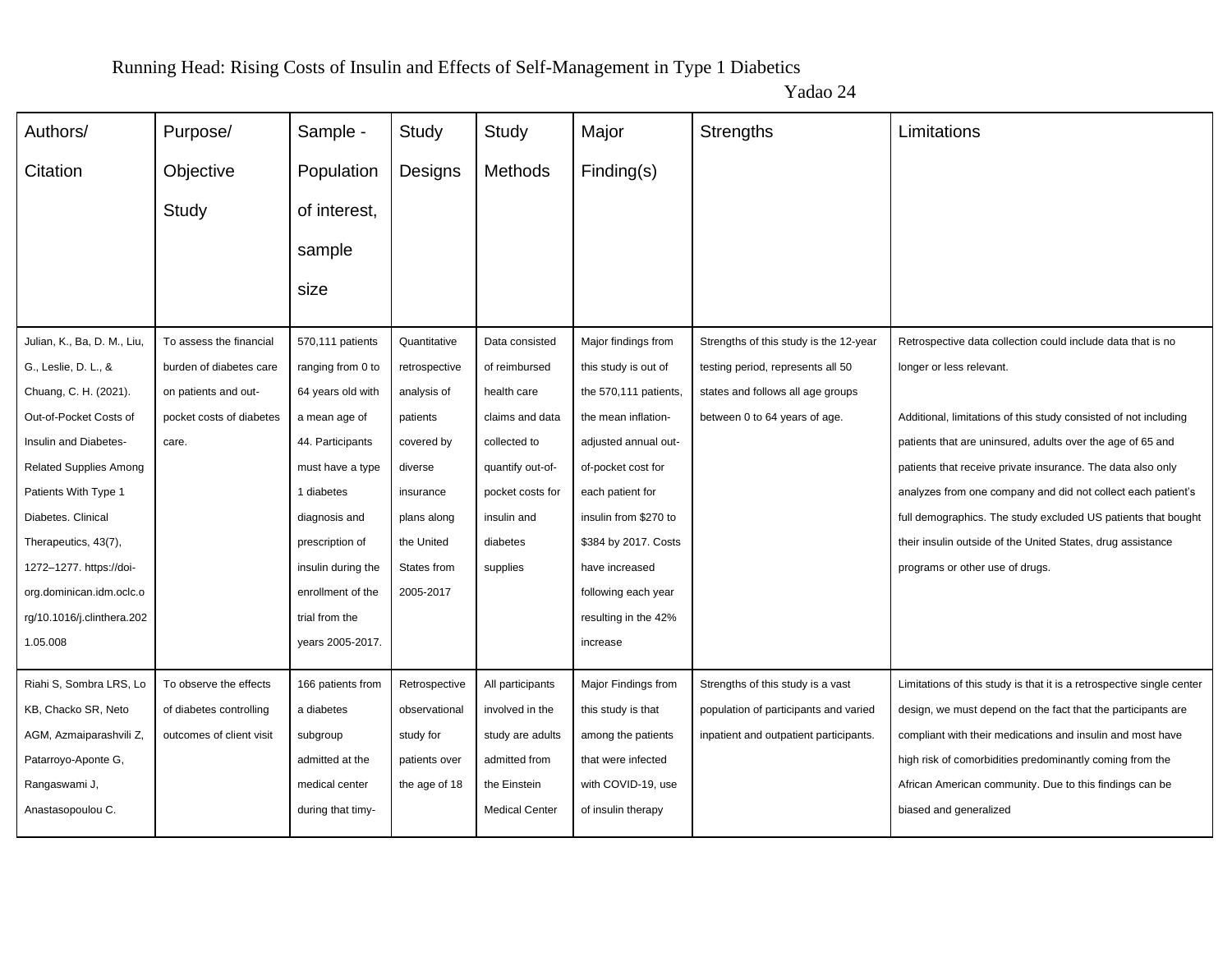| Authors/                  | Purpose/               | Sample -         | Study       | Study            | Major                 | Strengths                              | Limitations                                                   |
|---------------------------|------------------------|------------------|-------------|------------------|-----------------------|----------------------------------------|---------------------------------------------------------------|
| Citation                  | Objective              | Population       | Designs     | Methods          | Finding(s)            |                                        |                                                               |
|                           | Study                  | of interest,     |             |                  |                       |                                        |                                                               |
|                           |                        |                  |             |                  |                       |                                        |                                                               |
|                           |                        | sample           |             |                  |                       |                                        |                                                               |
|                           |                        | size             |             |                  |                       |                                        |                                                               |
| Insulin Use, Diabetes     |                        |                  |             | from March first | independently is      |                                        |                                                               |
| Control, and Outcomes     |                        |                  |             | through April    | associated with       |                                        |                                                               |
| in Patients with COVID-   |                        |                  |             | twenty-four, two | inpatient mortality   |                                        |                                                               |
| 19. Endocr Res. 2021      |                        |                  |             | thousand         |                       |                                        |                                                               |
| Feb-May;46(2):45-50.      |                        |                  |             | twenty-two       |                       |                                        |                                                               |
| doi:                      |                        |                  |             | diagnosed with   |                       |                                        |                                                               |
| 10.1080/07435800.2020.    |                        |                  |             | COVID-19 and     |                       |                                        |                                                               |
| 1856865. Epub 2020        |                        |                  |             | diabetes         |                       |                                        |                                                               |
| Dec 4. PMID: 33275067.    |                        |                  |             |                  |                       |                                        |                                                               |
| Scott, A., O'Cathain, A., | To analyze the         | 28 patients with | Qualitative | 50 to 70 minute  | Major Findings from   | Strengths of this study are the        | Limitations of this study consist of having fewer individuals |
| & Goyder, E. (2019).      | improvements that      | type 1 diabetes  | descriptive | in person-       | this research is that | several interview types with different | representing the lower socioeconomic classes and may          |
| Socioeconomic             | should be enforced in  | and 6 healthcare | study       | Interviews that  | lower socioeconomic   | types of patients and doctors, gaining | misrepresent that community.                                  |
| disparities in access to  | healthcare for         | professionals    |             | were analyzed    | groups experienced    | perspective from two points of view.   |                                                               |
| intensive insulin         | vulnerable populations | involved in      |             | using thematic   | less accessibility to |                                        | The study excluded individuals who are non-English speakers   |
| regimens for adults with  | and provide research   | providing        |             | approach         | intensive insulin     | The study gathered a diverse group     | which can lead to selection bias,                             |
| type 1 diabetes: a        | findings for policy    | diabetes care    |             |                  | regimens. Difficulty  | of male and female adults and age      |                                                               |
| qualitative study of      | making.                |                  |             |                  | of accessibility      | groups ranging from 20 to 79.          |                                                               |
| patient and healthcare    |                        |                  |             |                  | comes from poor       |                                        |                                                               |
| professional              |                        |                  |             |                  | health literacy, a    |                                        |                                                               |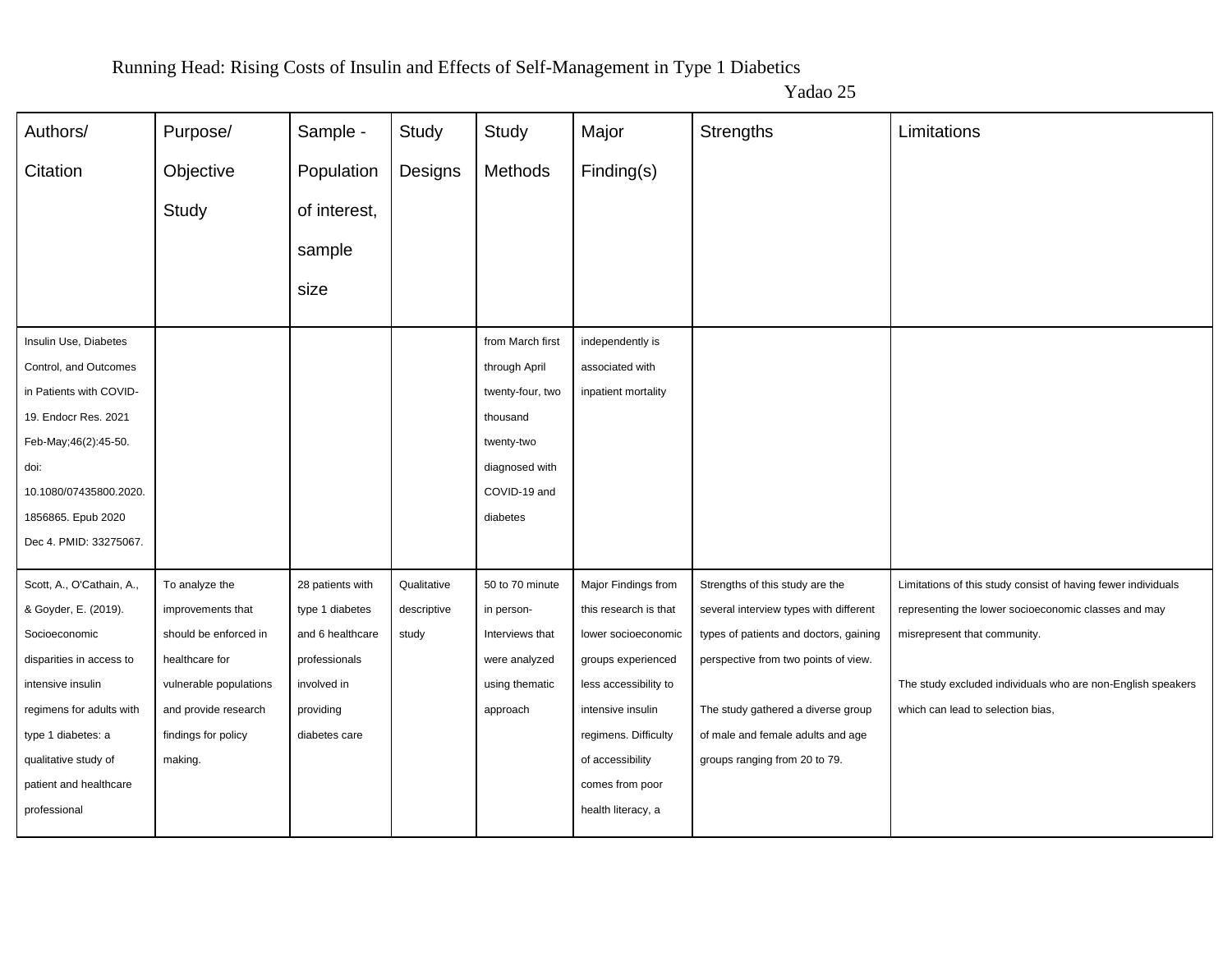| Authors/                   | Purpose/                  | Sample -       | Study       | Study           | Major                 | Strengths                             | Limitations                                                      |
|----------------------------|---------------------------|----------------|-------------|-----------------|-----------------------|---------------------------------------|------------------------------------------------------------------|
| Citation                   | Objective                 | Population     | Designs     | Methods         | Finding(s)            |                                       |                                                                  |
|                            | Study                     | of interest,   |             |                 |                       |                                       |                                                                  |
|                            |                           | sample         |             |                 |                       |                                       |                                                                  |
|                            |                           | size           |             |                 |                       |                                       |                                                                  |
| perspectives.              |                           |                |             |                 | poor quality of       |                                       |                                                                  |
| International journal for  |                           |                |             |                 | communication and     |                                       |                                                                  |
| equity in health, 18(1),   |                           |                |             |                 | healthcare            |                                       |                                                                  |
| 150.                       |                           |                |             |                 | professional goals    |                                       |                                                                  |
| https://doi.org/10.1186/s1 |                           |                |             |                 | that do not align.    |                                       |                                                                  |
| 2939-019-1061-8            |                           |                |             |                 |                       |                                       |                                                                  |
|                            |                           |                |             |                 |                       |                                       |                                                                  |
| Vest, B. M., Kahn, L. S.,  | To study the support of   | 34 patients in | Qualitative | Semi-structured | Major Findings from   | Strengths of this study is that the   | There were several limitations in the study due to the           |
| Danzo, A., Tumiel-         | resources in individuals  | Buffalo, New   | Descriptive | interviews      | this research is      | population is targeted in a specific  | population interviewed primarily coming from one medical         |
| Berhalter, L., Schuster,   | living with diabetes in a | York           | study       |                 | diabetic self-        | vicinity with diagnosed diabetes.     | practice, predominantly females were interviewed and the         |
| R. C., Karl, R., Taylor,   | higher poverty setting.   |                |             |                 | management is         |                                       | translations of each of the interviews are subjected to          |
| R., Glaser, K., Danakas,   | By observing this, a      |                |             |                 | identified based on   | Innovative study to describe needs in | inaccuracies. Due to the size of the study being so small, there |
| A., & Fox, C. H. (2013).   | prompted discovery on     |                |             |                 | three criteria of the | a lower income population             | are concerns for being unable to analyze each ethnic group.      |
| Diabetes self-             | how the community self-   |                |             |                 | influences of social  |                                       |                                                                  |
| management in a low-       | manages their diabetes.   |                |             |                 | support networks      |                                       |                                                                  |
| income population:         |                           |                |             |                 | between people, the   |                                       |                                                                  |
| impacts of social support  |                           |                |             |                 | relationship between  |                                       |                                                                  |
| and relationships with the |                           |                |             |                 | the patient and the   |                                       |                                                                  |
| health care system.        |                           |                |             |                 | doctor and the        |                                       |                                                                  |